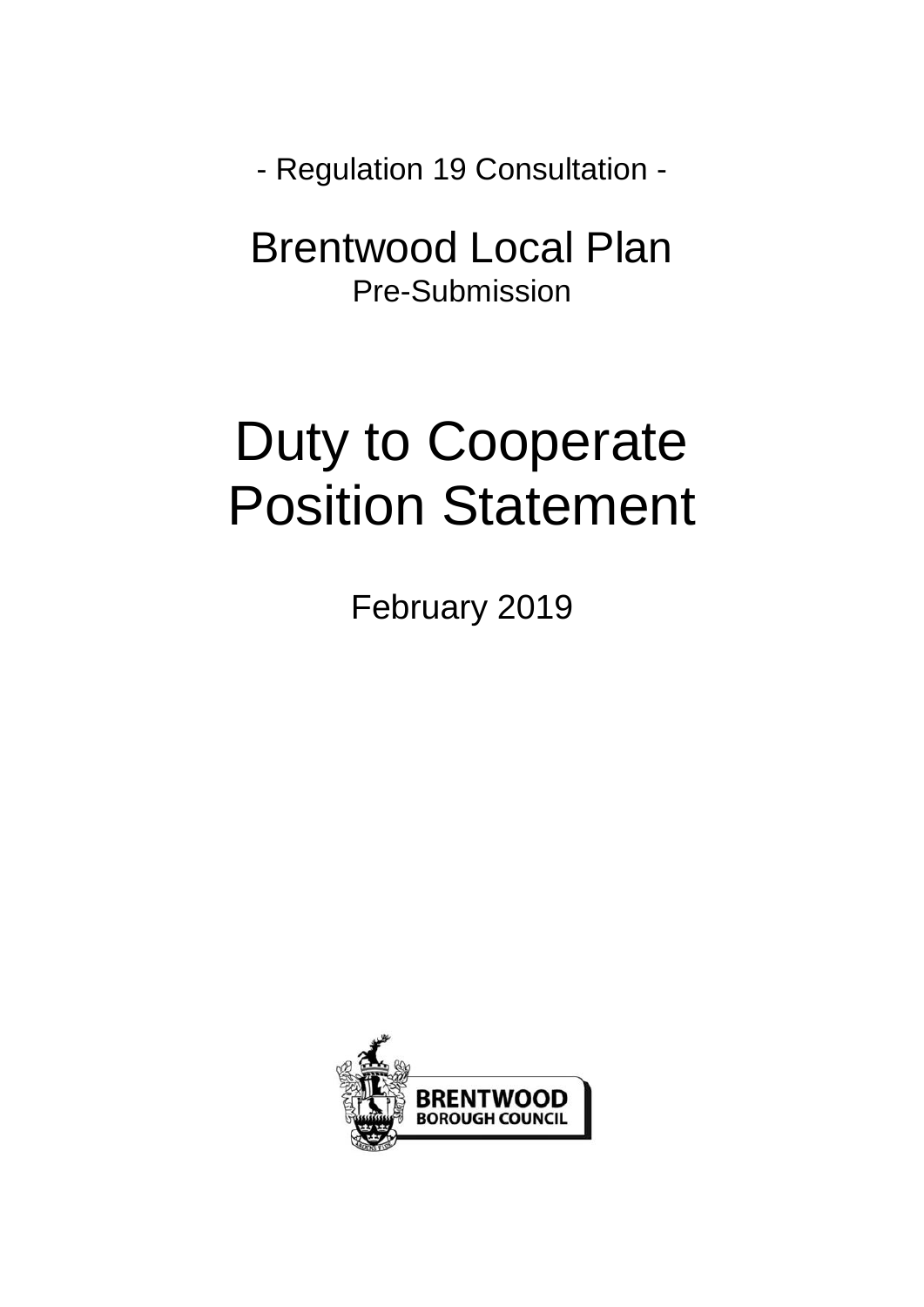- This page is intentionally blank -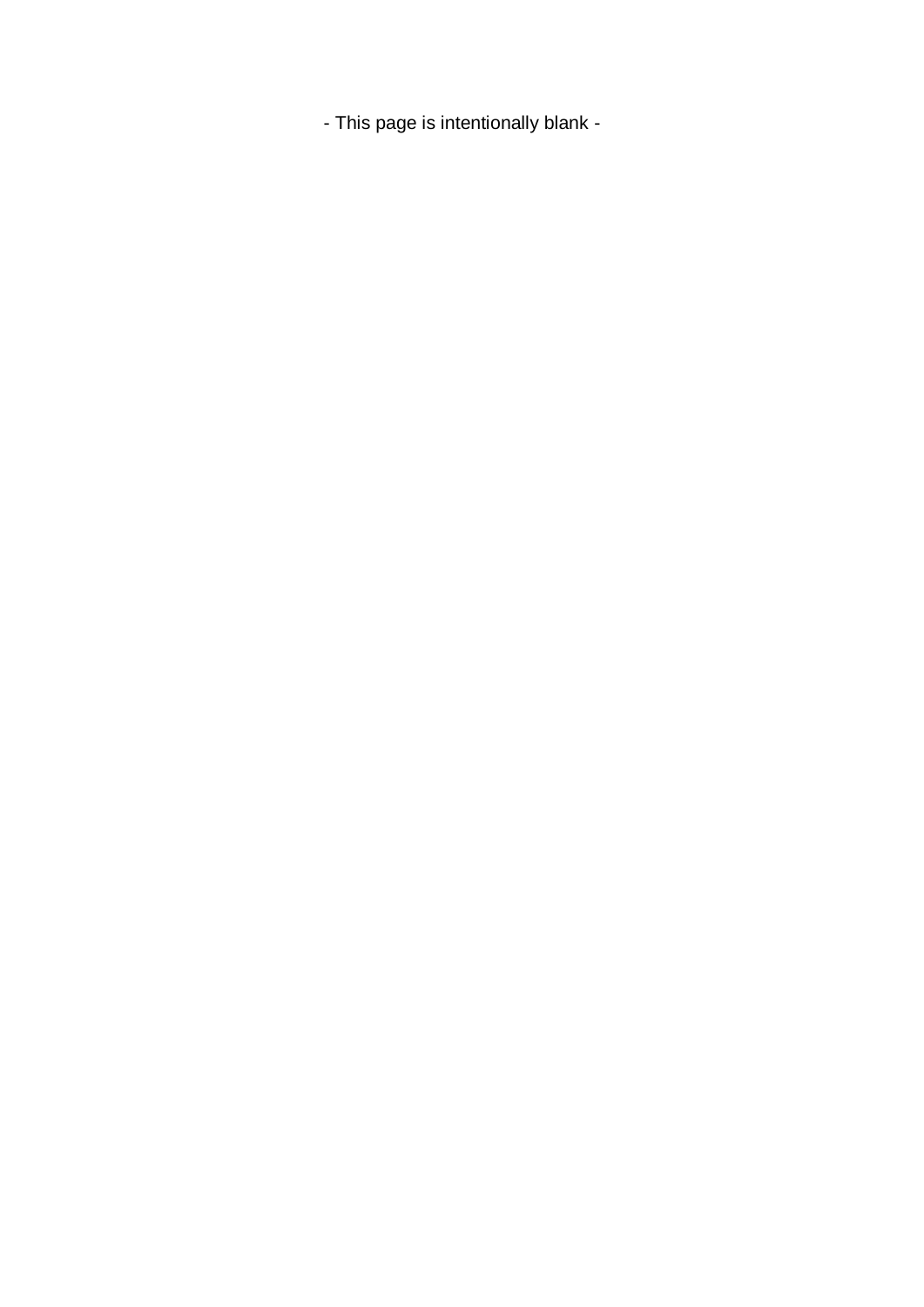# **Contents Page**

| Introduction                                    |    |
|-------------------------------------------------|----|
| Legal context                                   | 2  |
| <b>Strategic Context for Brentwood</b>          | 3  |
| Development of the Draft Local Plan             | 4  |
| <b>Self Contained Housing Market Area</b>       | 5  |
| <b>Meeting Housing Need</b>                     | 6  |
| <b>Relevant Organisations</b>                   |    |
| <b>Strategic Planning Context for Brentwood</b> | 8  |
| Organisational Involvement                      | 9  |
| <b>Strategic Issues</b>                         | 13 |
| <b>Brentwood Growth Areas</b>                   | 15 |
| <b>Moving Forward</b>                           | 17 |

# **Appendices**

Appendix 1: Statement of Common Ground Procedure Appendix 2: Sample of Duty to Cooperate Meetings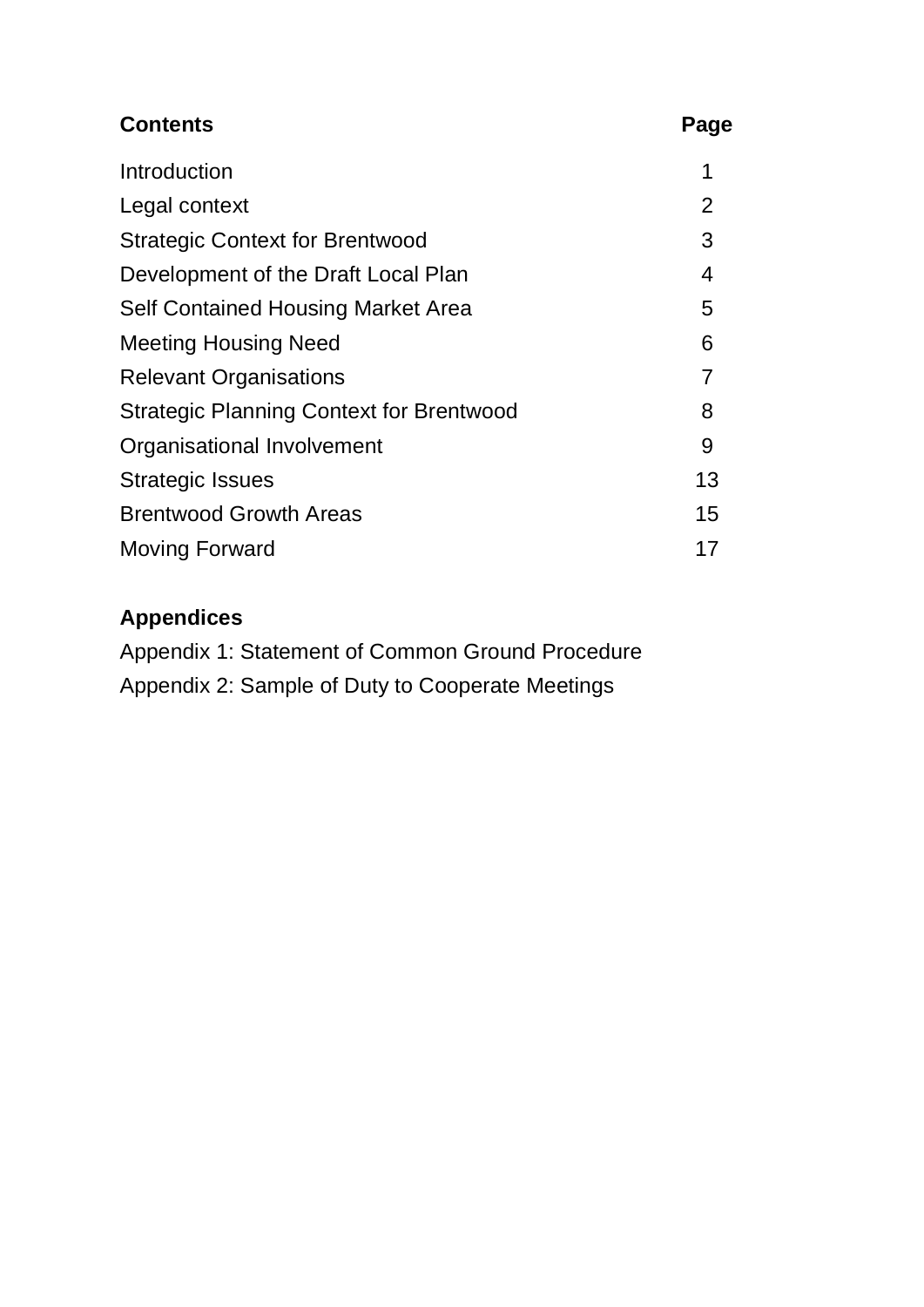# **Introduction**

- 1.1 Brentwood Borough Council has always understood the importance of cooperating with others on strategic planning matters. It has a history of working together with neighbouring authorities and stakeholders in plan making and this continues today. With Brentwood Borough being geographically placed adjoining the Greater London area and in the west of Essex, the challenges of facilitating strategic planning has been exacerbated with differing needs and often priorities of its adjacent neighbours.
- 1.2 This document provides a snapshot of how the Council is meeting the Local Plan development requirement for the duty to cooperate and moving toward the submission of its draft Local Plan to the Secretary of State. It provides an initial summary of the strands of work that the Council has undertaken for a number of years with adjoining boroughs and interested parties, and the more recent work with the South Essex boroughs, during the process of developing the Spatial Strategy and drafting the submission version of the Local Plan.
- 1.3 The Council is committed to cooperation with neighbouring authorities and key organisations on strategic planning issues. Since January 2018, a Memorandum of Understanding was signed between Basildon, Brentwood, Castle Point, Essex County, Rochford, Southend-on- Sea and Thurrock Councils, forming the Association of South Essex Local Authorities (ASELA), which agreed to jointly work on 'place vision' for the region. This new venture will continue to look across borough boundaries. This work is progressing at early stages and Brentwood Borough Council is committed to engaging with partners as discussions and evidence gathering progresses through the plan-making process.
- 1.4 In addition, the Council will continue to have regards to neighbouring authority plans, Essex County Council plans, and strategies of other relevant bodies.
- 1.5 In line with the new requirements of the Revised National Planning Policy Framework 20181 (Revised NPPF 2018), the Council will be using the work on duty to cooperate to draw up appropriate 'statement of common ground' between statutory bodies, key consultees and, where relevant, those with specific interest in bringing forward major sites to clarify the availability and achievability of development at these locations.
- 1.6 These statements will clarify the agreements and disagreements between the relevant authorities and organisations to assist the independent planning inspector to assess the draft local plan.
- 1.7 This work is ongoing and so this document will be further developed for the Submission of the Draft Local Plan to the Secretary of State for consideration by an independent planning inspector.

-

<sup>1</sup> Paragraphs 35 and 137. National Planning Policy Framework. MHCLG. 2018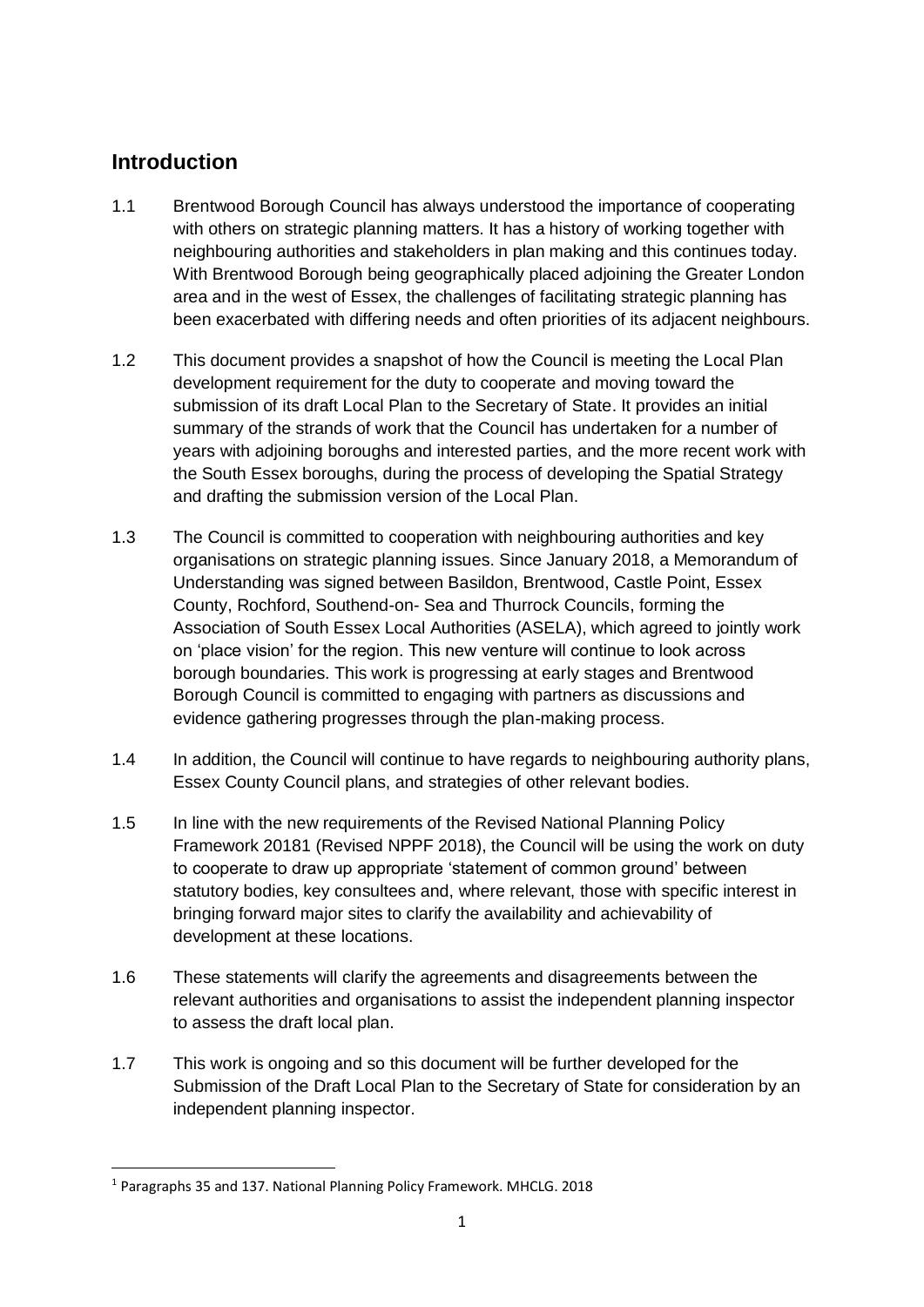# **Legal Context**

- 1.8 Requires proactive constructive and active engagement at an early stage of preparing the plan, with local authorities and other prescribed bodies on "strategic matters that cross administrative boundaries".
- 1.9 The neighbouring authorities and prescribed relevant bodies for the purposes of section 33A of the Act, as set out by the Town and Country Planning (Local Planning) (England) Regulations 2012.
- 1.10 Paragraphs 25 to 27 of the Revised NPPF 2018 set out how the Government expects local planning authorities, county councils and other prescribed bodies to cooperate with one another on strategic matters that cross administrative boundaries.
- 1.11 For the purposes of plan-making, the Revised NPPF 2018 defines strategic matters as follows, within paragraph 20:
- 1.12 "20. Strategic policies should set out an overall strategy for the pattern, scale and quality of development, and make sufficient provision for:

a) housing (including affordable housing), employment, retail, leisure and other commercial development;

b) infrastructure for transport, telecommunications, security, waste management, water supply, wastewater, flood risk and coastal change management, and the provision of minerals and energy (including heat);

c) community facilities (such as health, education and cultural infrastructure); and

d) conservation and enhancement of the natural, built and historic environment, including landscapes and green infrastructure, and planning measures to address climate change mitigation and adaptation.

It may be the case that not all strategic policies require a cross-boundary approach."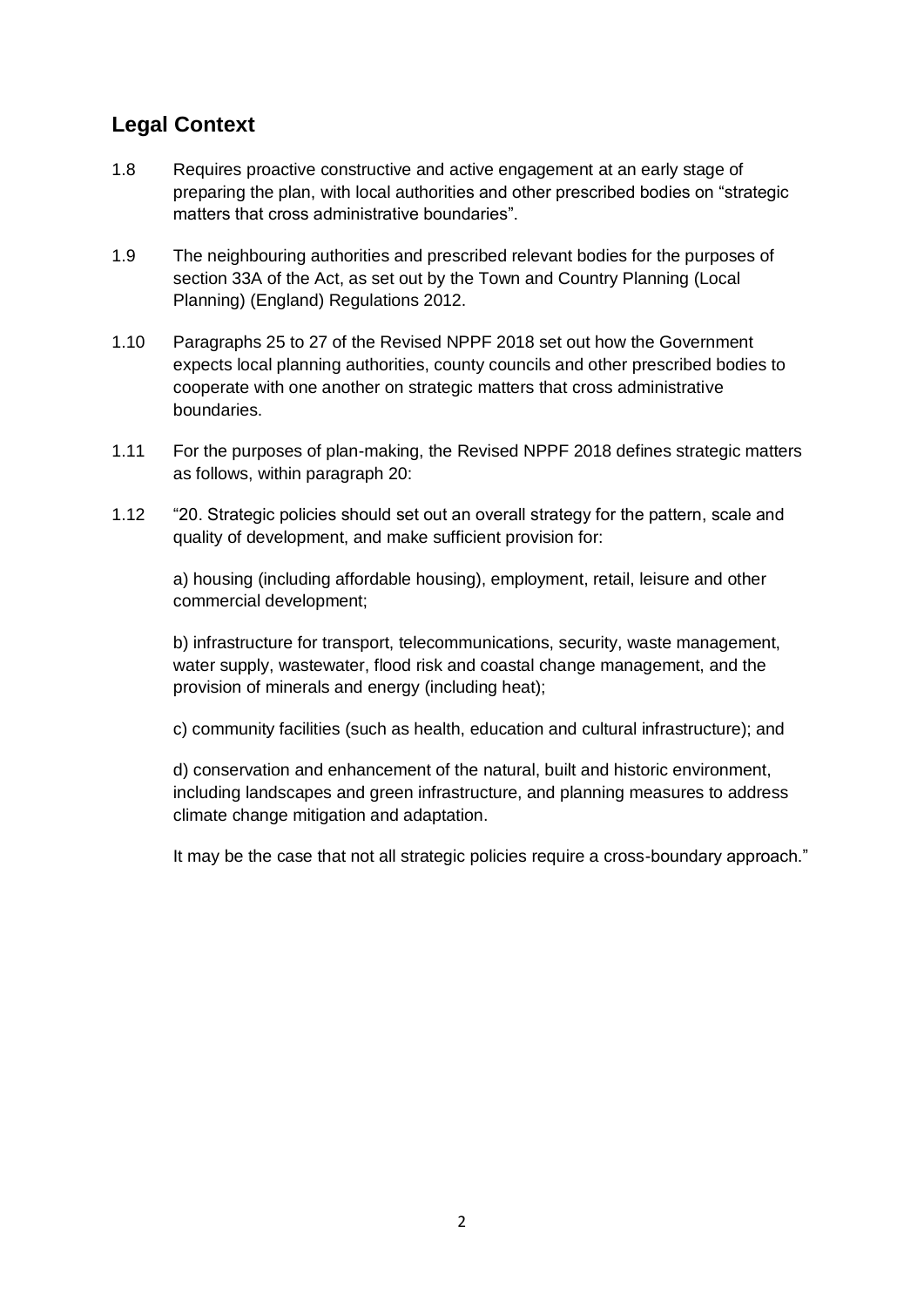# **Strategic Context for Brentwood Borough**



#### **Figure 1: Brentwood Location**

- 1.13 Located in the south-west of the county of Essex and east of Greater London, Brentwood Borough is set within the Essex Countryside. The borough has easy access to the countryside as well as to London, along established road and rail networks. Our location offers the best of both worlds, making Brentwood an attractive place to live, work and visit.
- 1.14 Being set within London's Metropolitan Green Belt poses some development constraints. However, it also sets a foundation for a creative and innovative response to sustainable development where the principles of 'designing and building with nature' can be embedded to create and enhance neighbourhoods that deliver health and well-being for all.
- 1.15 The spatial strategy is informed by the following challenges and opportunities:
	- a) Brentwood's principle character and settlement pattern as a 'Borough of Villages' are retained;
	- b) Limited availability of previously developed land (Brownfield), due to Brentwood's largely rural setting within the Green belt, which makes up 89% of the borough area;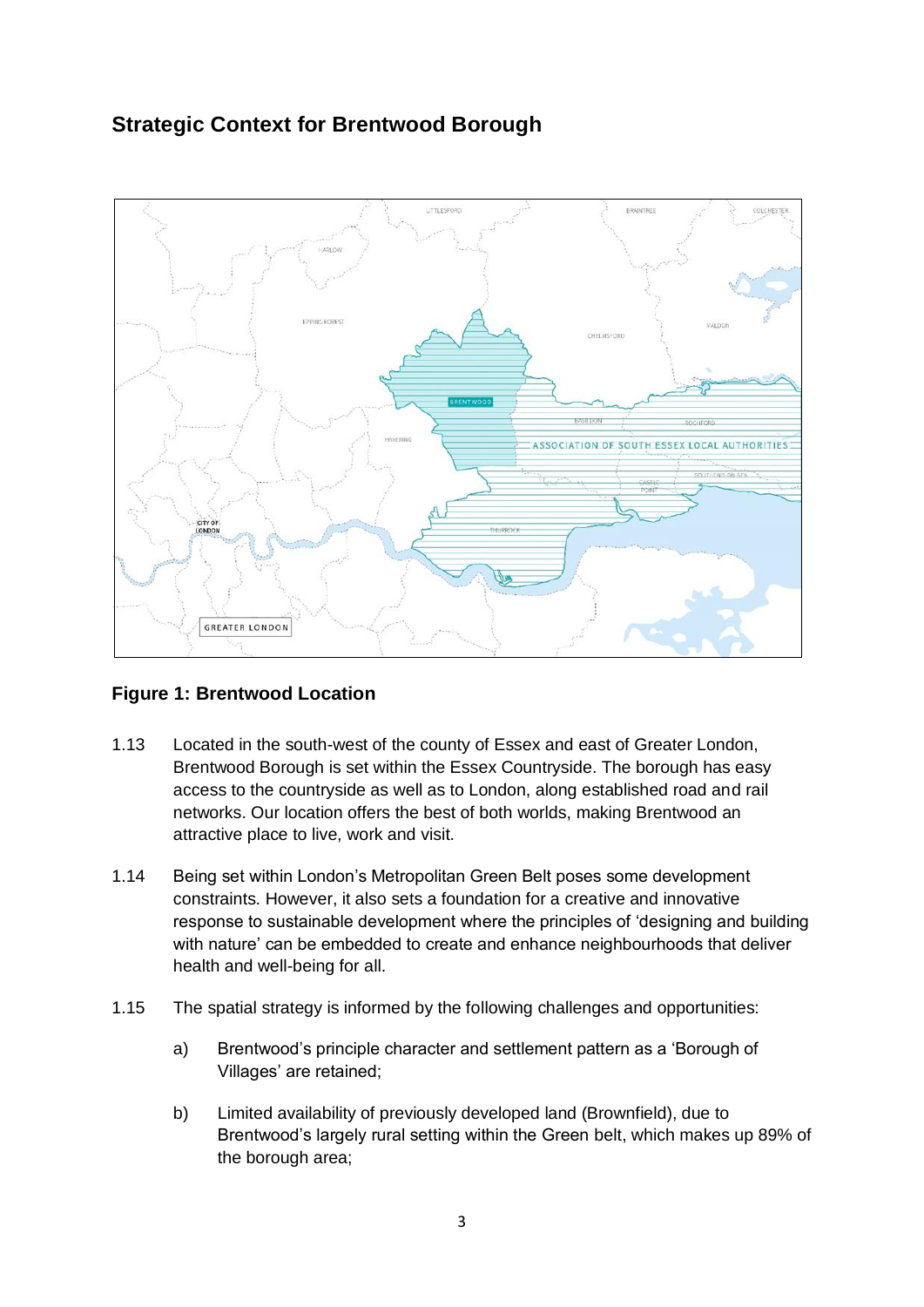- c) Areas of landscape and environmental sensitivity, especially to the south of Brentwood and Shenfield;
- d) Growth options that meet sustainability criteria for accessibility to facilities and travel modes, and ensuring minimal impact on key environmental designations:
- e) Integrated and accessible transit routes that form key connections to London and the wider economic opportunities of South Essex; and
- f) Capacity of existing infrastructure and the need for new facilities.



**Figure 2: Brentwood Borough Context**

# **Development of the draft local plan**

1.16 The local plan has undergone a number of consultations in order to develop the plan. This is summarised in Figure 3: Consultation process so far, below.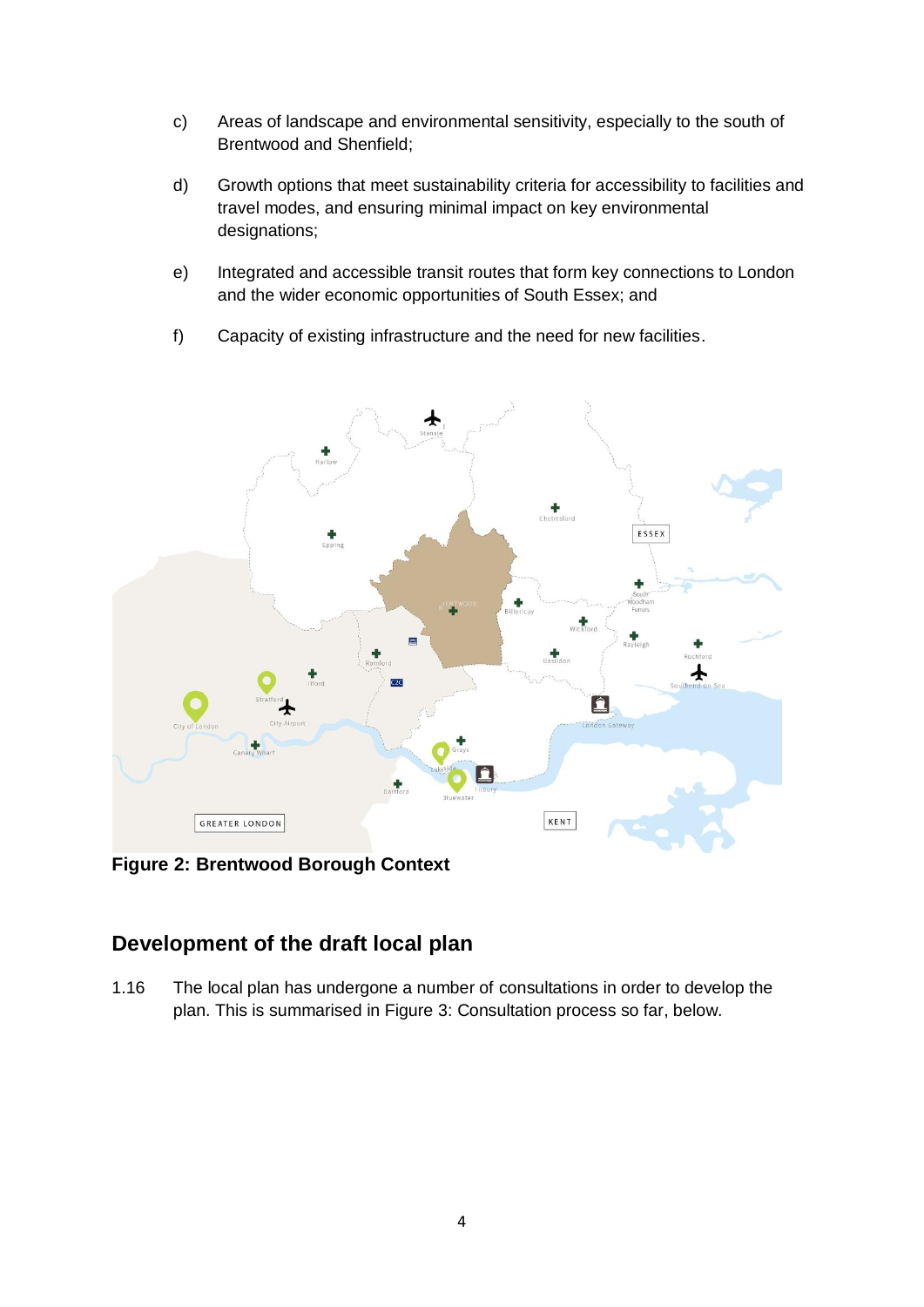

**Figure 3: Consultation Process So Far**

# **Self-contained Housing Market Area**

- 1.17 The NPPF (2012) recommended that where a housing market area (HMA extends across more than one local authority, plan makers should assess housing need for the whole area rather than for each authority individually. Brentwood commissioned David Couttie Associates (DCA) to define their housing market area as part of a post NPPF SHMA and that work concluded in 2013 that Brentwood District was a selfcontained Housing Market Area. DCA also recognised more limited housing market links with Brentwood's Neighbours, in relation to migration and travel to work.
- 1.18 However, a number of 2016 consultation responses noted strong links to locations beyond the Borough including commuting flows into London. Some of these responses suggested that the data should be updated given the HMA findings predated the census.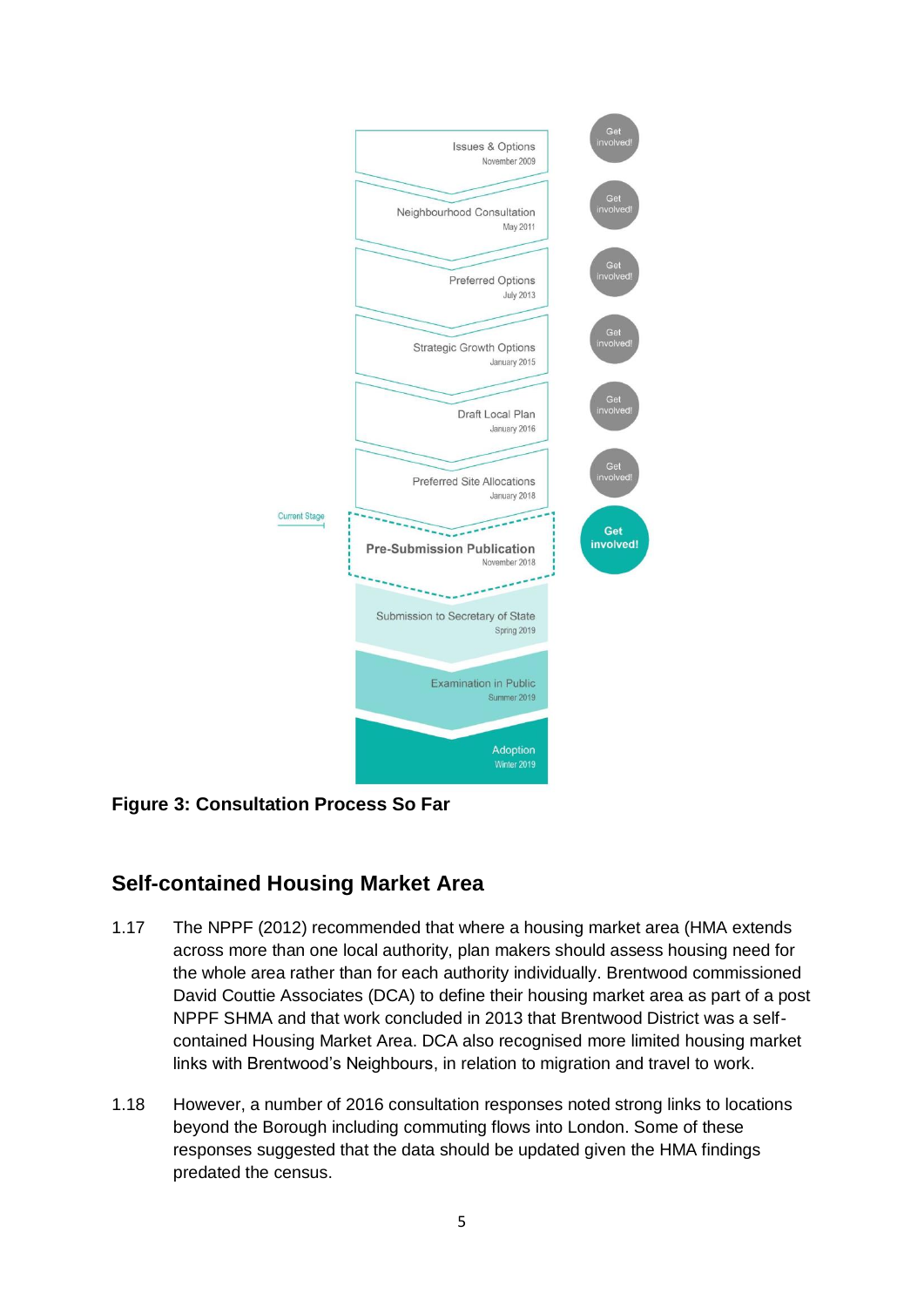- 1.19 The 2013 SHMA was prepared without full sight of the 2011 Census data and critically the Census commuting and migration data. Instead DCA based their review on the Annual Population Survey and 2001 Census. The SHMA 2017 therefore retested these links in light of the published 2011 Census data. It also look at published housing market area data from neighbouring authorities, to seek to establish if the available evidence continues to identify that Brentwood forms its own self-contained housing market area.
- 1.20 With strong evidence of self-containment, (80% of local house moves were internal to Brentwood Borough for example), the conclusion that Brentwood is a selfcontained Housing Market Area remains.
- 1.21 We have reviewed the neighbours' housing market evidence and a number confirm that while there are links Brentwood is contextually different.
- 1.22 There are four HMAs in the County:
	- a) A four district HMA to middle and north (Braintree, Chelmsford, Colchester, Tendring). This HMA could include Maldon, but that district considered itself a separate HMA – a point accepted by their plan Inspector.
	- b) A South Essex (Thames Gateway) HMA
	- c) A West Essex (& Herts) HMA.
	- d) A Brentwood HMA.
- 1.23 To the south of the County is London. The GLA maintain that London's HMA includes all 33 boroughs, but does not extend beyond these, clarification of this is likely to be requested in the current London Plan examination process.
- 1.24 In conclusion the main message, explicit or implied, from each of these studies is that Brentwood is on the edge of a number of housing markets, but does not neatly form part of any HMA, endorsing Brentwood as a single district HMA.

# **Meeting Housing Need**

- 1.25 The early stages of the local plan assessed the local housing need and then due to the constraints identified in the evidence base in particular Green Belt, considered that it was unable to meet its local housing need within the borough. The objectively assessed need also rose considerably during this time. When the regional plans were in place, the target was less than 200 new homes per annum, this rose to an objectively assessed need in 2017 of 364 new homes per annum. The first version of the standard methodology introduced for calculating annual housing need was 454, later dropping to 350 new homes minimum per annum over the period 2019- 2029 when taking the 2016 household projections into account.
- 1.26 The Council is also committed to provide a housing supply buffer. The buffer allows for an additional housing supply in the borough to be maintained throughout the Local Plan period and is an approach supported in national planning guidance. When taking the supply buffer into account, provision is made for a total of 7,752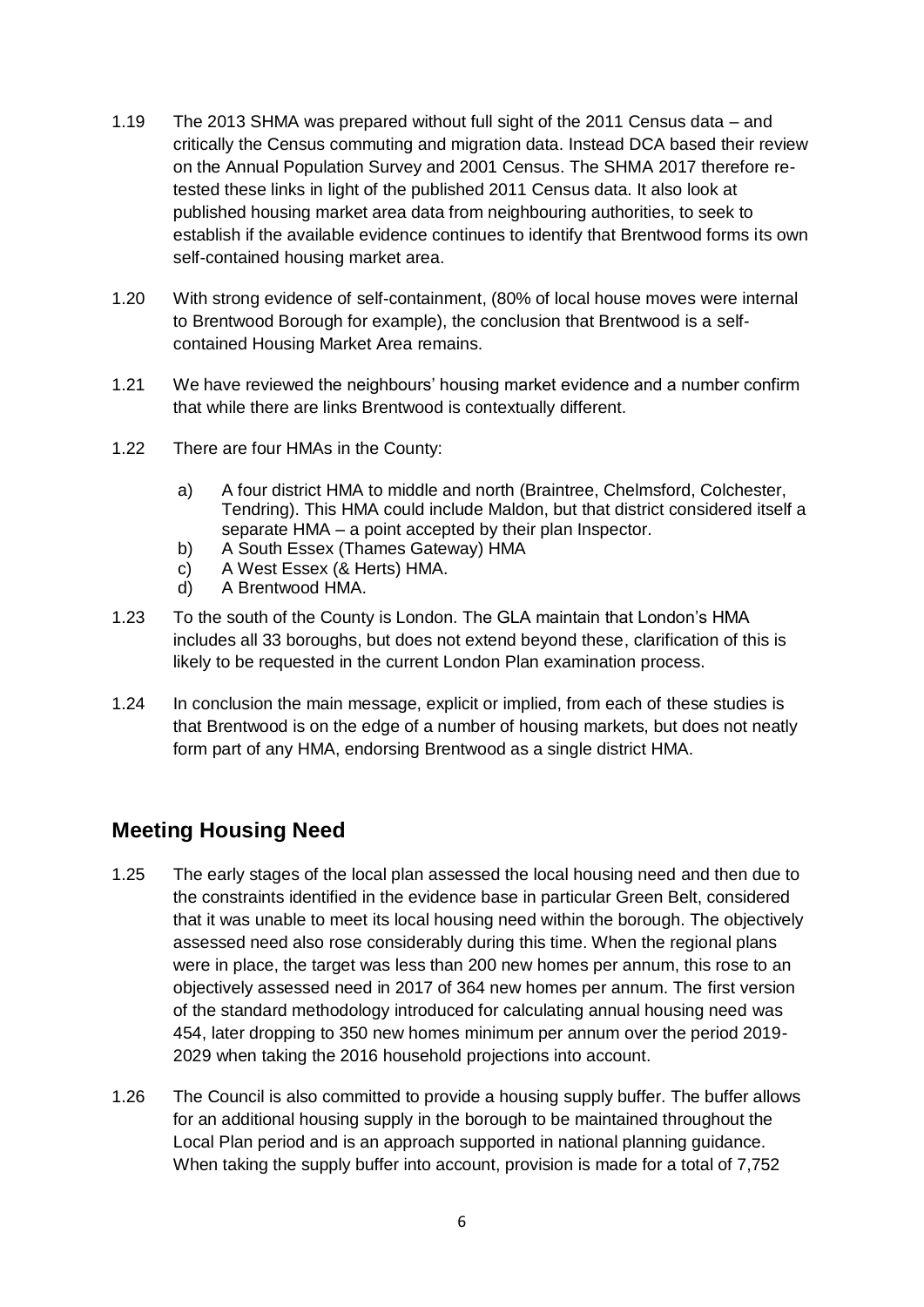new homes in the period 2016-2033; an annualised housing target of 456 new homes per year.

1.27 In response to previous Brentwood local plan consultations and with the on-going duty to cooperate meetings, adjoining planning authorities confirmed that they were unwilling and unable to take any of the Brentwood identified housing need. Brentwood Borough therefore redrafted and re-consulted on the local plan with this in mind, proposing to meet the identified housing and Gypsy and Traveller need within the borough, stating that the Council is committed to planning positively to increase the supply of new homes to meet the needs of the area, as well as providing adequate employment land to boost the supply of jobs in the area, ensuring a healthy local community. This in turn led to the consideration of the option of a new village, one that follows the Garden City ethos.

# **Relevant Organisations**

- 1.28 Brentwood Borough has ongoing dialogues with the neighbouring authorities, other public bodies and the prescribed relevant bodies for the purposes of section 33A of the Act, as set out by the Town and Country Planning (Local Planning) (England) Regulations 2012. This includes:
	- Brentwood Parish Councils (Statutory) (Two are developing neighbourhood plans)
	- Basildon Borough Council (Statutory)
	- Chelmsford City Council (Statutory)
	- Epping Forest District Council (Statutory)
	- Essex County Council (Statutory)
	- London Borough of Havering (Statutory)
	- Thurrock Council (Statutory)
	- The Environment Agency (Statutory)
	- Historic England (Statutory)
	- Natural England (Statutory)
	- Highways England (Statutory)
	- Mayor of London (Statutory)
	- The Office of Road and Rail (Statutory)
	- Transport for London (Statutory)
	- Basildon and Brentwood Clinical Commissioning Group / NHS England (Statutory) STP Strategic Estates Forum meetings with NHS
	- Civil Aviation Authority (Statutory)
	- Homes England (previously Homes and Communities Agency) (Statutory)
	- Marine Management Organisation (Statutory)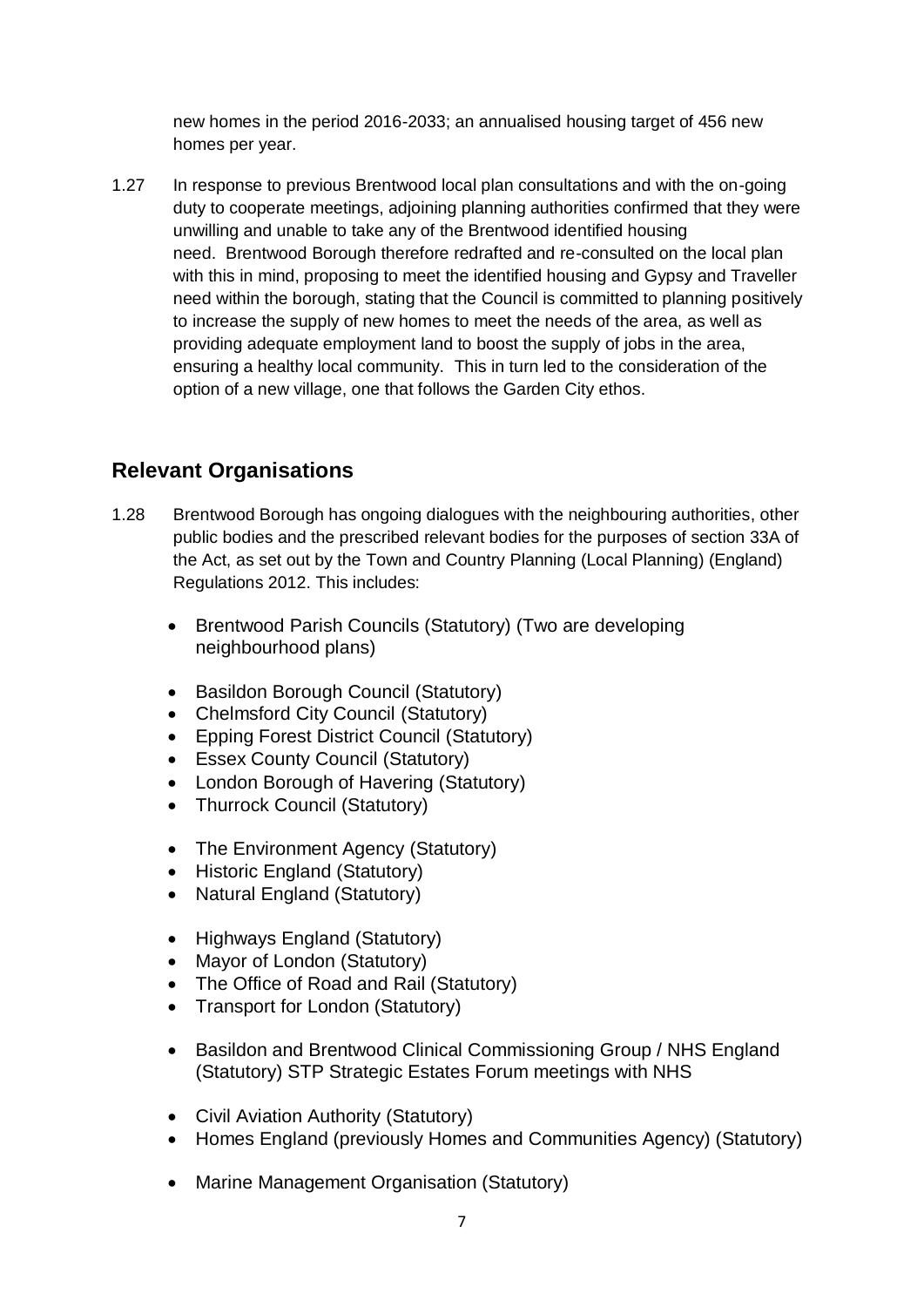- South East Local Enterprise Partnership (Statutory)
- Local Police Body (Police Fire and Crime Commissioner) (Statutory)

#### **Additional South Essex LPA Consultees**

- Castle Point Borough
- Rochford District Council
- Southend-on-Sea Borough Council

### **Other Organisations, including those for Development of Local Plan Infrastructure Development Plan**

• Emergency Services: Essex Fire and Rescue, Ambulance Services; Police Utilities: Anglian Water; Essex and Suffolk Water; Affinity Water; Thames Water, Gas, Electricity, ITC, Rail Companies, and Bus Companies. Sport England, Essex Wildlife Trust

| <b>Local Planning</b><br><b>Authority</b> | <b>Current Adopted Plan</b>                                                                                                  | <b>Next Steps as of</b><br>05/02/2019                                                                        |
|-------------------------------------------|------------------------------------------------------------------------------------------------------------------------------|--------------------------------------------------------------------------------------------------------------|
| <b>Essex County Council</b>               | <b>Essex Minerals Local</b><br>Plan (2014); Essex and<br>Southend Waste Local<br>Plan (2017)                                 | N/A                                                                                                          |
| <b>Basildon Borough Council</b>           | <b>Basildon District Local</b><br><b>Plan Saved Policies</b><br>(2007)                                                       | <b>Draft Local Plan</b><br>submission to Secretary<br>of State for examination<br>(March 2019)               |
| <b>Chelmsford City Council</b>            | <b>Chelmsford Local</b><br>Development framework<br>(2011)                                                                   | <b>Draft Local Plan</b><br>submitted to Secretary of<br>State. Undergoing<br>examination in public           |
| <b>Epping Forest District</b><br>Council  | <b>Adopted Local Plan</b><br>(1998) and adopted<br>Alterations (2006)                                                        | Draft Local Plan (2011 -<br>2033) submitted to<br>Secretary of State.<br>Undergoing examination<br>in public |
| London Borough of<br>Havering             | <b>Havering Local</b><br><b>Development Framework:</b><br>Core Strategy and<br><b>Development Control</b><br>Policies (2008) | <b>Draft Local Plan</b><br>submitted to Secretary of<br>State. Awaiting inspectors<br>report.                |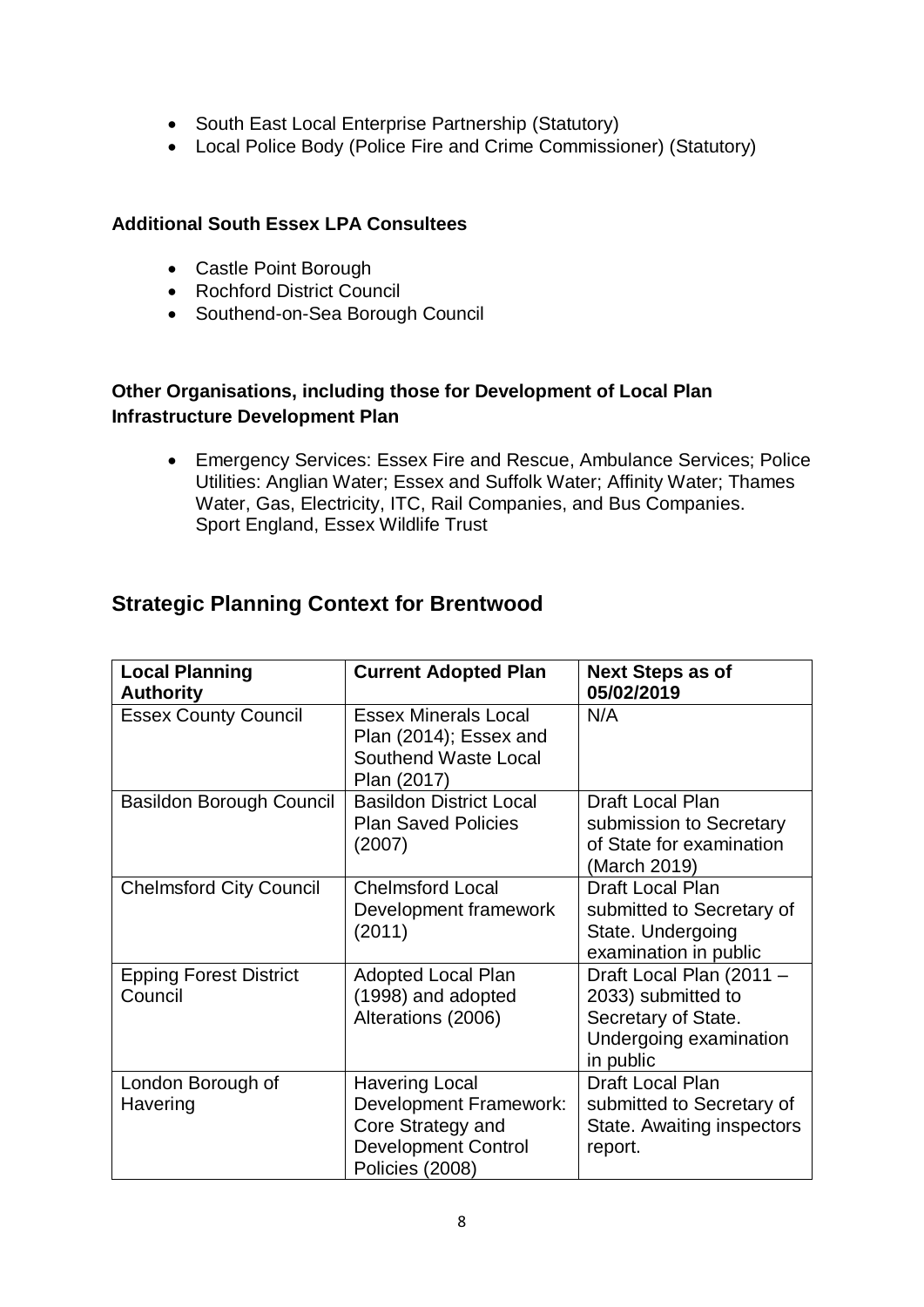| Thurrock Council (unitary)      | <b>Thurrock Local</b><br><b>Development Framework</b><br>(2011); Core Strategy and<br>Policies for management<br>of Development (including<br><b>Minerals and Waste</b><br>policies). | <b>Issues and Options</b><br>(Stage 2) consultation<br>$(12/12/2018 -$<br>08/03/2019)             |
|---------------------------------|---------------------------------------------------------------------------------------------------------------------------------------------------------------------------------------|---------------------------------------------------------------------------------------------------|
| <b>Greater London Authority</b> | Further Alterations to the<br>London Plan (2016); New<br><b>London Plan Consultation</b><br>(2017)                                                                                    | Draft New London Plan<br>submitted to Secretary of<br>State. Undergoing<br>examination in public. |

# **Organisational Involvement**

#### *The Environment Agency*

1.29 The Environment Agency has been involved with the preparation of the Water Cycle Study and the Strategic Flood Risk Assessment. This includes both river/channel flood issues and surface water flood issues. The EA has been engaged in the preparation of the Local Plan and supporting documents. Where specific flood protection measures are identified, the Council are working closely with the ES to develop these proposals.

#### *Historic England*

1.30 Has been consulted during the preparation of the Local Plan, further work including conservation area appraisal work, the introduction of a new conservation area, and the development of the evidence base.

#### *Natural England*

1.31 Has been involved with evidence base work, the preparation and refinement of the Sustainability Appraisal and Habitat Regulation Assessment work. In particular, working closely on the Essex Coast recreational disturbance avoidance and mitigation strategy (RAMS). There has also been work on the recreational disturbance and air quality impact on Epping Forest.

#### *Highways England*

1.32 Has been consulted during the preparation of the Local Plan, responses have been received. Brentwood has both part of the M25 and the A12 within the borough boundary The junction between these two strategic routes has improvement proposed. Brentwood borough actively take part in and respond to consultation regarding this as well as working with the Highways Authority in terms of assessment of impact of the Local Plan. Brentwood have been actively involved in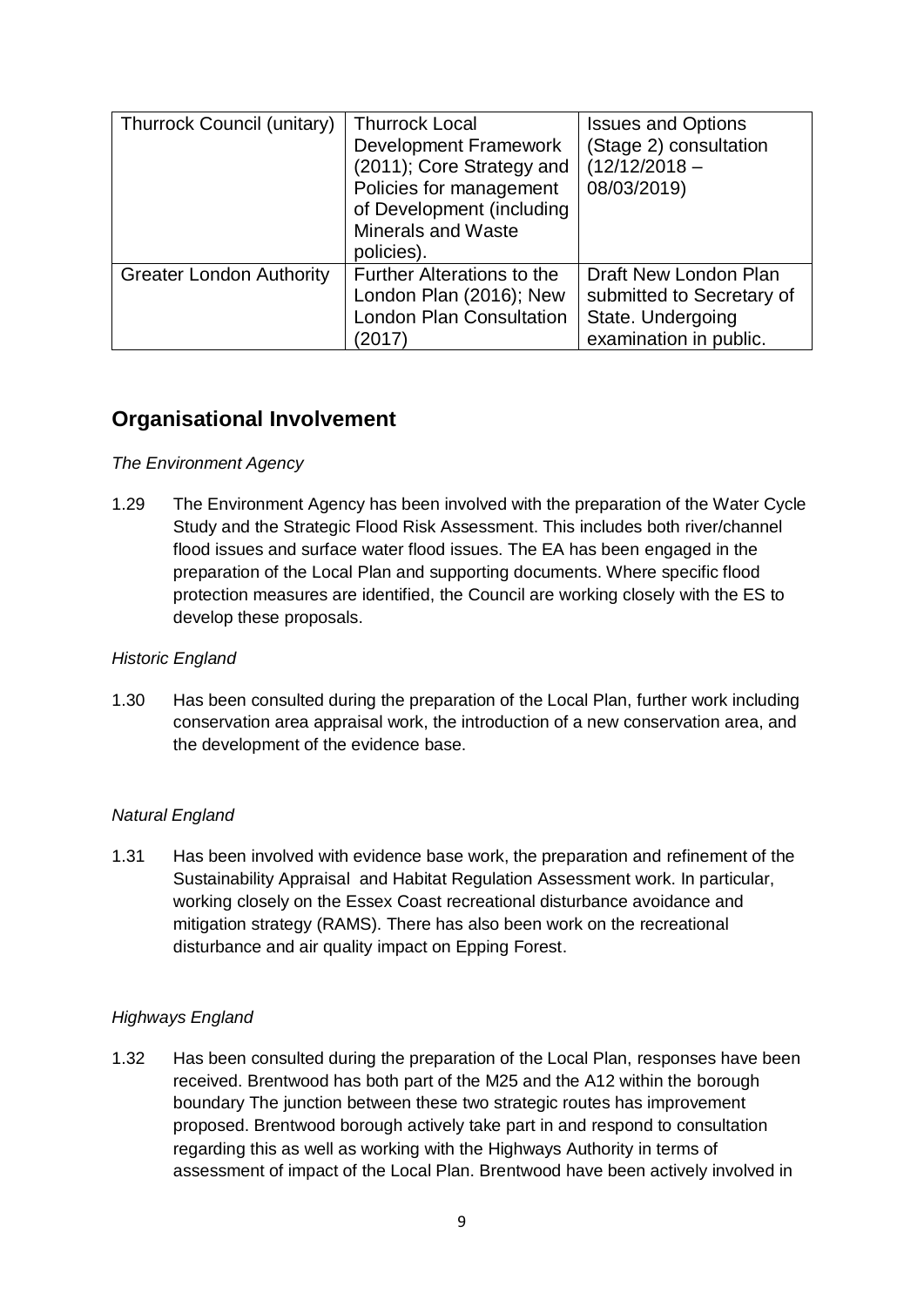responding to the Lower Thames Crossing consultations. Highways England are also involved in the A127 Statement of Common Ground which seeks to influence coordinated planning and investment on this highway.

#### *Mayor of London and Transport for London*

1.33 Have been consulted during the preparation of the Local Plan. Responses have been received. Whilst not a borough of London, Brentwood is on the border of Greater London, has Transport for London bus services and a terminus for the new Elizabeth Line (CrossRail) within its boundary. Therefore, road and public transport services and facilities (stations, etc) have been on-going discussion points with the Greater London consultees throughout the Local Plan development.

#### *The Office of Road and Rail*

1.34 Has been consulted during the preparation of the Local Plan, response has been received.

#### *Basildon and Brentwood Clinical Commissioning Group / NHS England*

1.35 Has been consulted during the preparation of the Local Plan, responses have been received. Work with the group has been ongoing, particularly with reference to the Infrastructure Development Plan. Attendance of STP Strategic Estates Forum meetings with NHS

#### *Civil Aviation Authority*

1.36 Has been consulted during the preparation of the Local Plan.

#### *Homes England (previously Homes and Communities Agency)*

1.37 Has been consulted during the preparation of the Local Plan. The borough is in regular contact with Homes England as a facet of the development of the Dunton Hills Garden Village. Brentwood were successful in applying for funding to develop the master planning and deliverance work for the Garden Village.

#### *Marine Management Organisation*

1.38 Has been consulted during the preparation of the Local Plan. Brentwood has no marine environment within its boundary. However, recent work on the RAMS project has highlighted the need to assess new development in-combination potential impact on internationally important coastal biodiversity sites.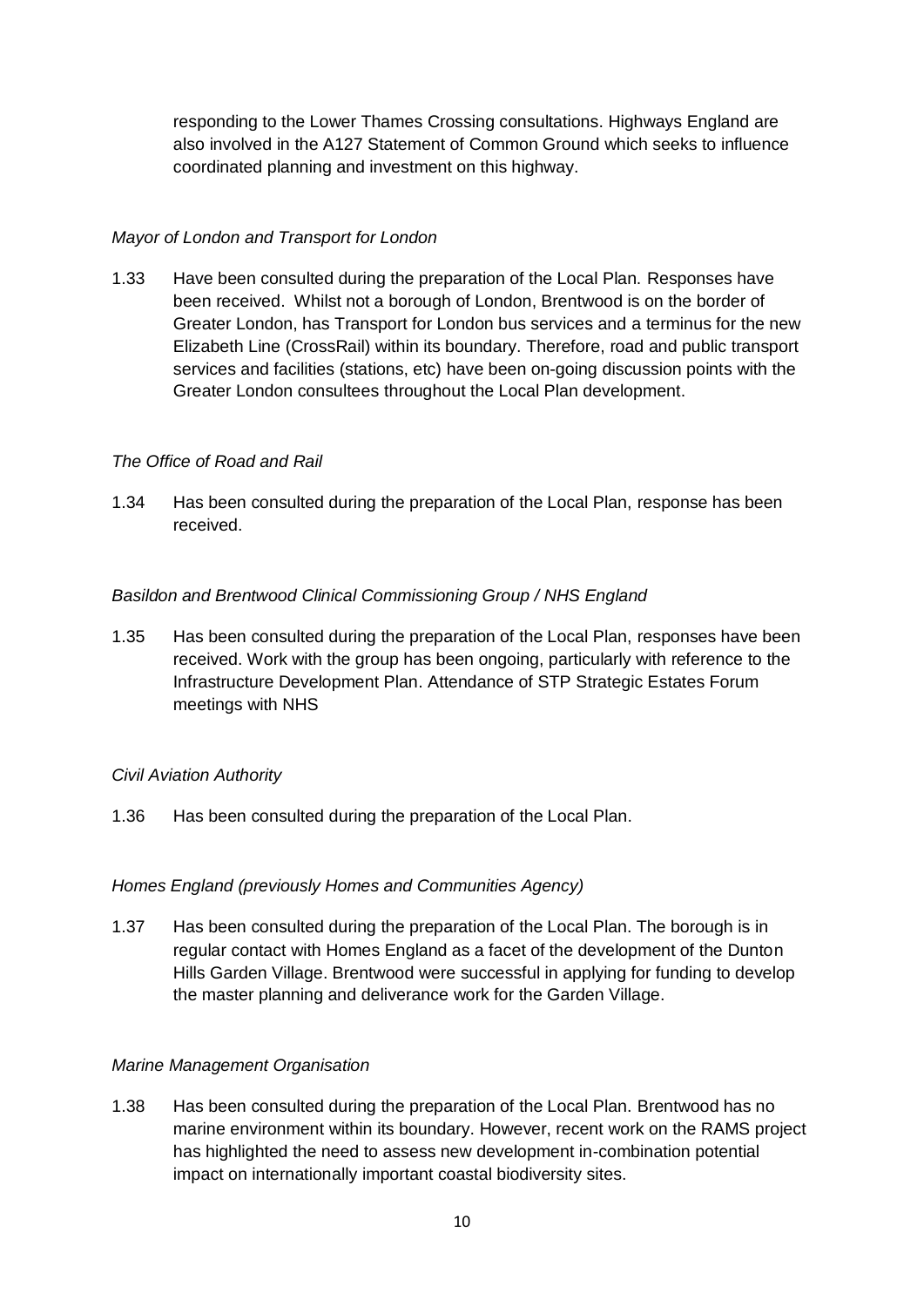#### *South East Local Enterprise Partnership*

1.39 Has been consulted during the preparation of the Local Plan. The borough is involved with the SELEP, as part of the federated Opportunity South Essex group and the Brentwood Business Partnership.

#### *Local Police Body (Police and Crime Commissioner)*

1.40 Has been consulted during the preparation of the Local Plan and the Infrastructure Development Plan.

#### *Parish Councils (Statutory)*

1.41 Brentwood Borough has nine Parish Councils, with three allocated Neighbourhood Plan areas of which two Parish Councils are actively developing neighbourhood plans supported by Brentwood Borough. The proposed Garden Village is within one of the neighbourhood plan areas and there is ongoing dialogue to develop both the neighbourhood plan and the Garden Village masterplan, with the role of the Parish Council in the governance of the Garden Village being discussed.

#### *Essex-wide and sub-regional joint working*

1.42 Through the Essex Planning Officers Association, the Council continues to engage positively and constructively with other local planning authorities within the Count, including the sharing of best practice and evidence base. This has included the production of the Essex-wide Gypsy and Traveller Accommodation Assessment, which forms a key part of the Local Plan evidence base.

#### *Adjoining Boroughs*

#### *Basildon Borough Council*

1.43 Work with Basildon Borough representatives on the Duty to Cooperate has been underway for many years. Initial Member and officer discussions have been moved forward with Brentwood Borough signing the Association of South Essex Local Authorities (ASELA) Memorandum of Understanding. This work is ongoing.

#### *Chelmsford City Council*

*1.44* Work with Chelmsford City Council Borough representatives on the Duty to Cooperate has been underway for many years. Brentwood have actively engaged with officers at Chelmsford City Council. This work is ongoing.

#### *Epping Forest District Council (Statutory)*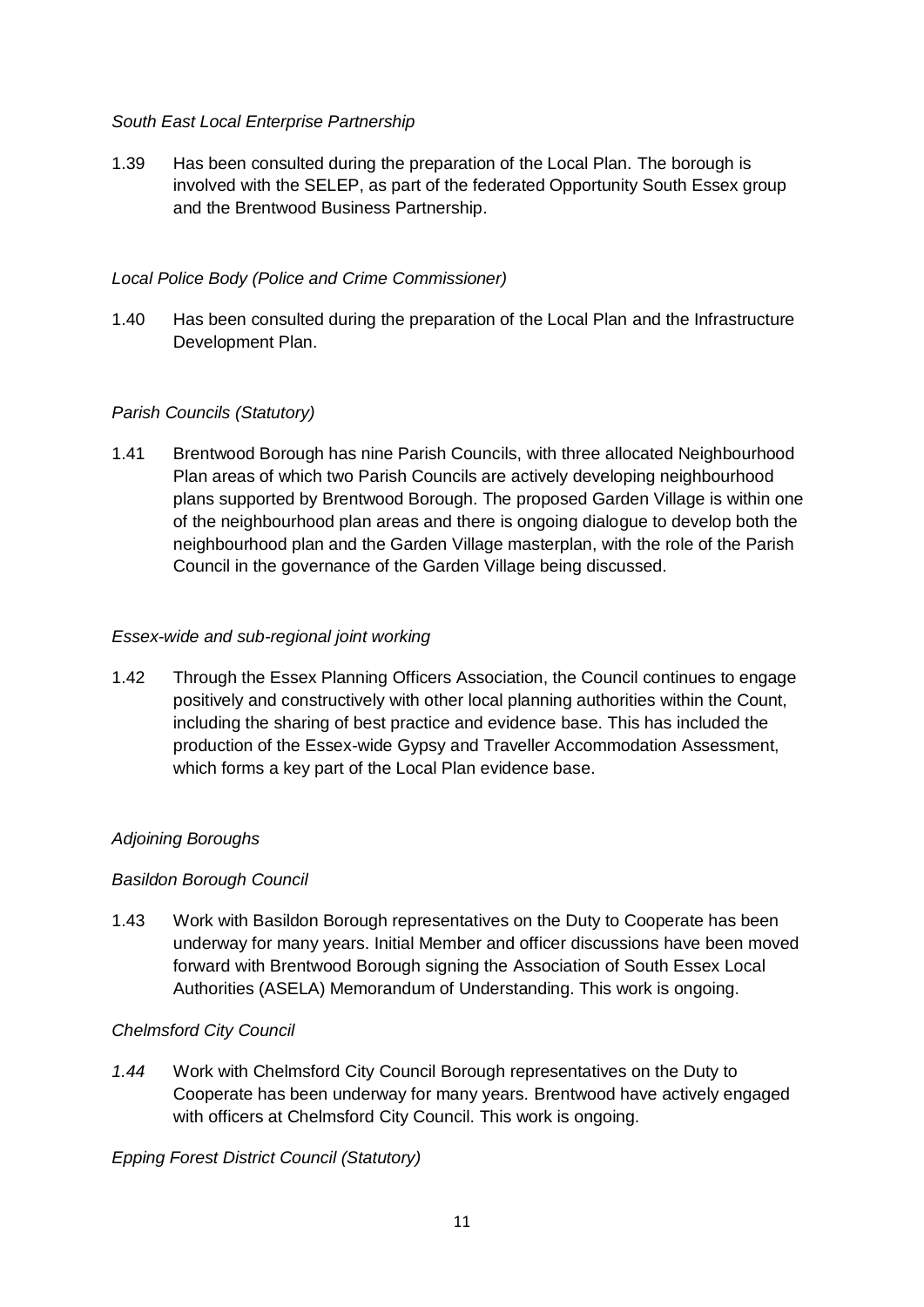1.45 Attendance of the Cooperation for Sustainable Development Board and observer status for the Epping Forest Special Area of Conservation Habitat Regulation Assessment meetings. Supporting the Habitat Regulation Assessment implications for Epping Forest on both recreational impact and air quality.

#### *London Borough of Havering*

1.46 There has been a series of meetings with Having officers to discuss cross boundary issues. More recently these have focused on the transportation issues that impact on the two boroughs, both the local and the strategic highway network. Brentwood Borough is a signatory to the Statement of Common Ground for the A127, as coordinated by the London Borough of Havering for their Local Plan Submission.

#### *Thurrock Council*

1.47 Work with Thurrock Council representatives on the Duty to Cooperate has been underway for many years. Initial Member and officer discussions have been moved forward with Brentwood Borough signing the Association of South Essex Local Authorities (ASELA) Memorandum of Understanding. This work is ongoing.

#### *South Essex Boroughs*

- Basildon,
- Castle Point
- Maldon
- Rochford
- **Southend**
- Thurrock
- 1.48 In 2017, the local authorities in South Essex came together to consider the opportunities for more collaborative working which could achieve more than local strategic objectives alone. This group was joined in 2017/18, after a Memorandum of Understanding, by Brentwood Borough in order to produce a South Essex 2-50 Vision. The focus of which was to lobby for additional investment in infrastructure in the sub-region. The area includes two unitary authorities of Southend-on-Sea and Thurrock and works closely with Essex County Council. This partnership work is underpinned by a geographical relationship and core transportation routing. (Rail and Road).
- 1.49 The Association of South Essex Local Authorities (ASELA) is now embarking on a programme of work to position South Essex more favourably in terms of economic growth and infrastructure investment through place making. A number of work streams have been identified in order to research a cross border evidence base to underpin the development of a Joint Strategic Plan. These include Blue and Green Infrastructure; Economic and Retail Needs; Design; Housing; Transportation, etc This work is at an early stage and is following the programme of the Brentwood Local Plan.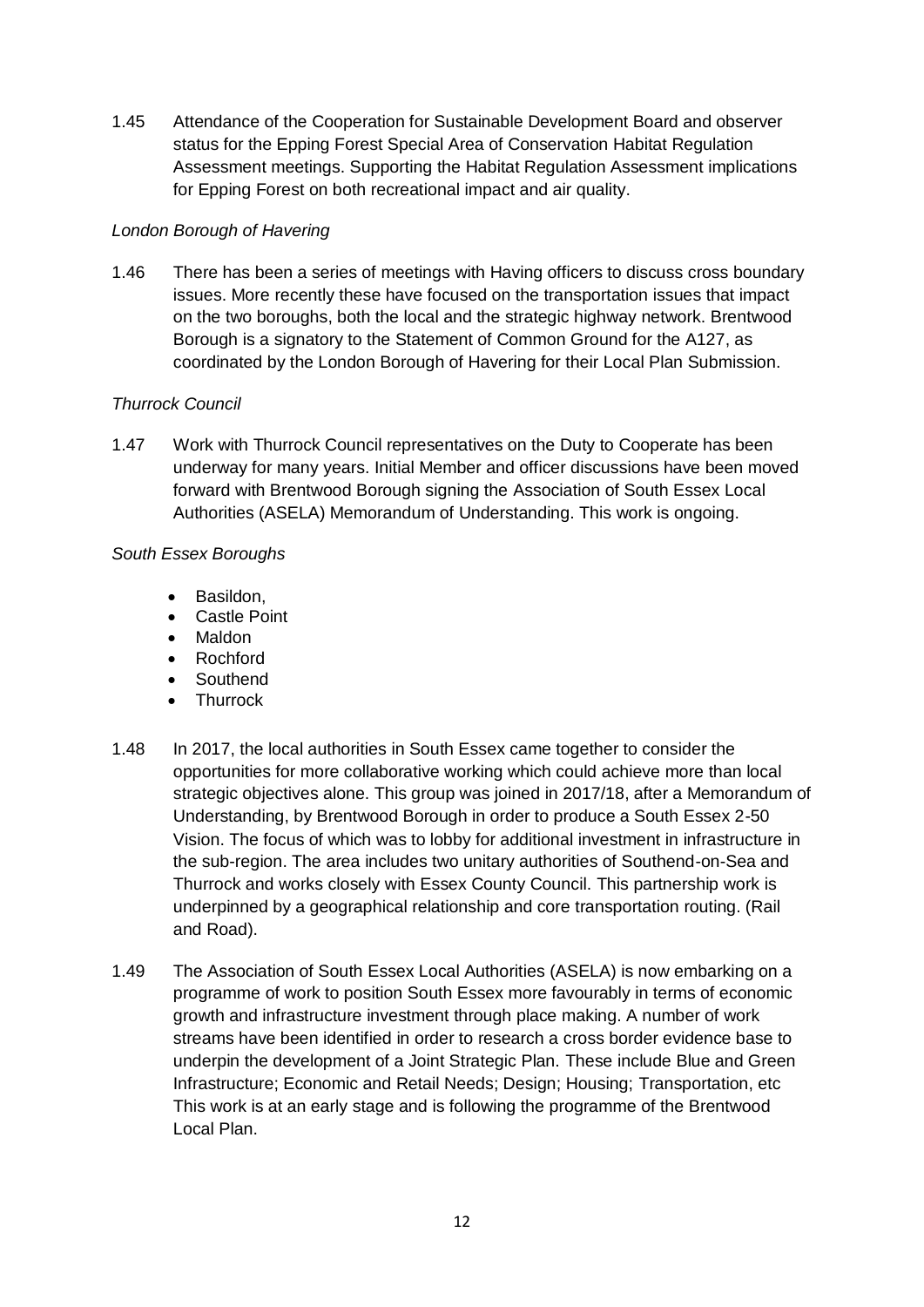1.50 Over the period of the development of the Local Plan, Brentwood has had ongoing discussions with adjoining boroughs at Member and at officer level in order to discuss strategic cross boundary matters. However, at this stage of the Brentwood Local Plan, there is little crossover between the housing market area of South Essex and Brentwood. A watching brief is being taken with regard to the market area with the implementation of development along this corridor.

#### *Essex County Council (ECC)*

- 1.51 Brentwood is working closely with ECC regarding the Local Plan development, in particular for traffic modelling; wider ECC involvement has included education provision; archaeological impact; waste and minerals advice; and flood protection and prevention both fluvial source and surface water impacts.
- 1.52 This has included regular officer meetings for policy development, transportation focused meetings and the joint South Essex meetings, with officer and with Members.

#### *Working with Developers /Site Promoters*

- 1.53 Agents Forum take place with the opportunity for open dialogue with agents/ developers representing sites of all scales, with updates on the Local Plan and feeding into the Infrastructure Delivery Plan.
- 1.54 Ongoing discussions with relevant landowners, site promoters and stakeholders for the long term planning and implementation of sites identified for allocation.
- 1.55 This work is continuing and aims to draft and agree Statements of Common Ground and / or Memoranda of Understanding to provide an overview of programming of strategic masterplans.

# **Strategic Issues**

1.56 The ongoing work on the strategic issues of the Local Plan are summarised below. There has been an ongoing development of the evidence base, in particular the drafting of the Infrastructure Delivery Plan. This has been further developed with appropriate stakeholder meetings with both statutory and non-statutory organisations. A brief summary of this is below.

#### *Housing and Gypsy and Travellers Sites*

*1.57* With the benefit of the 2017 SHMA and evidence since, the conclusion is that Brentwood constitutes a self-contained HMA, therefore Brentwood Council is intending to meet its identified need for housing and for Gypsy and Traveller sites within the borough.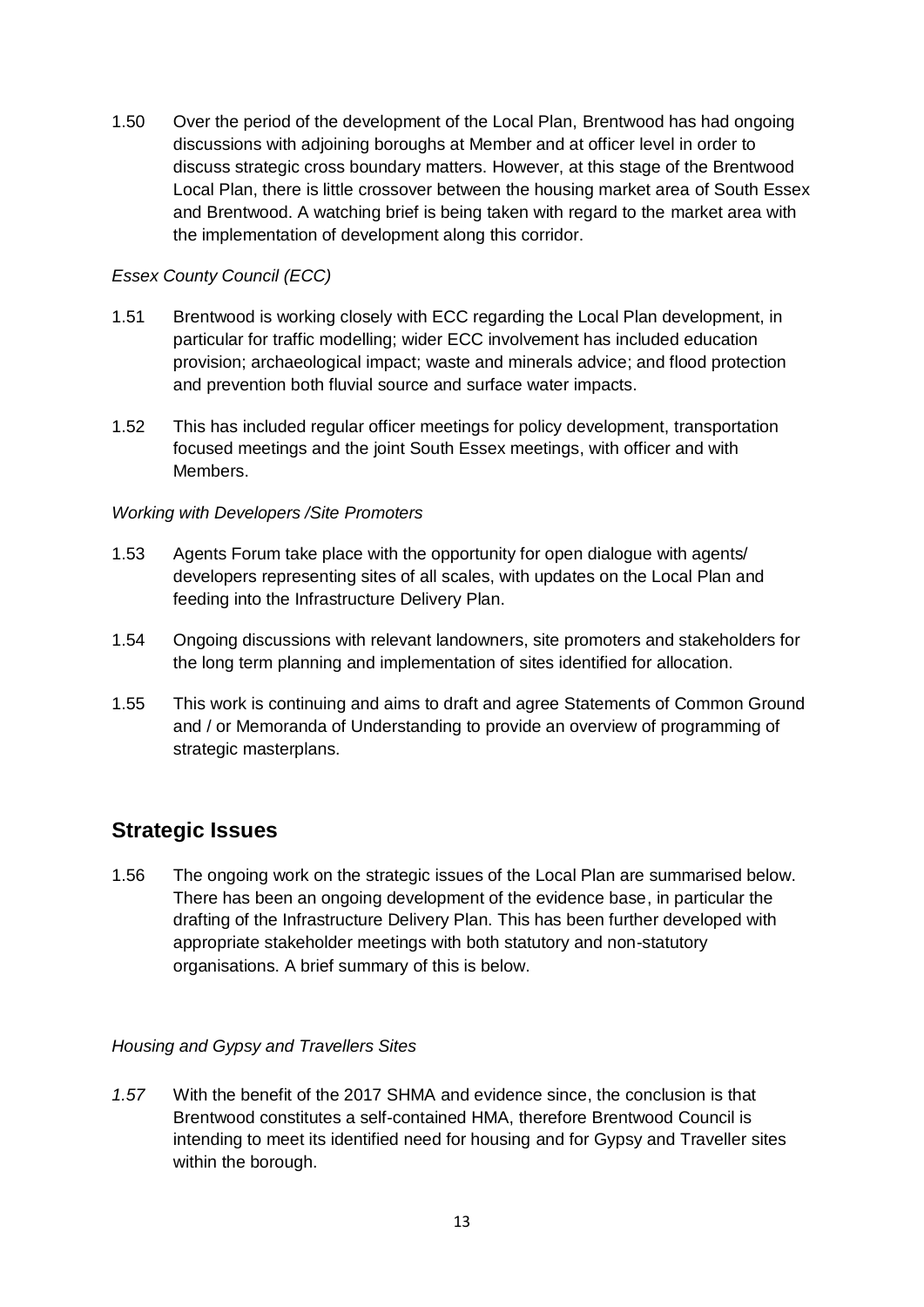#### *Green Belt Impacts*

1.58 Brentwood is 89% Green Belt, with a limited availability of previously developed land the spatial challenge of Green Belt release is a dominating factor of the Local Plan, Strategic Green Belt assessment work has been used to inform the Plan. However, other environmental constraints are considered throughout the Local Plan process and the Spatial Strategy for Brentwood Borough aims to maximise every opportunity to bring forward the brownfield land for development. The Council has considered the impact on strategic Green Belt gaps between towns and have limited development in anyone area to protect this, for example development around West Horndon is not proposed.

#### *Flood*

1.59 The Council have updated the Water Cycle Study and the Strategic Flood Risk Assessment. The choice of development sites has been informed by sequential testing and ensuring where potential flood risk is identified on strategic sites, that there is opportunity and space to design appropriate new communities without exacerbating flood issues on site or elsewhere.

#### *Green and Blue Infrastructure.*

1.60 The Council have worked with Essex County Council in drafting policies that reflect this evidence base, particularly to reflect the potential impact from surface water flooding. The commitment to the South Essex work will support the linkage of this infrastructure beyond borough boundaries.

#### *Education*

1.61 Ongoing work with Essex County Council has identified the need for early years and nursery provision; primary school provision; secondary schools (with and without sixth forms); special schools; post-16 education and training, and adult community learning. Brentwood is continuing to work with Essex County Council in order to address this provision and this has been reflected in Local Plan policy requirement.

#### *Health and Wellbeing*

- 1.62 At a local level, the Council has worked with the Basildon and Brentwood Clinical Commissioning Group, NHS Properties, and local GPs regarding the delivery of health infrastructure. The Council is a partner to the Essex Live Well campaign. This is designed to engage communities, families and individuals with the aim of providing information about all that is on offer in Essex to improve health and wellbeing in order to collectively find solutions which contribute towards wellbeing in order to reduce costs to the NHS, and on social care. With a growing population, and in particular with a growing population of older people this is particularly important.
- 1.63 The Council is therefore working closely with health partners to facilitate the delivery of health and wellbeing initiatives and infrastructure. This is further reflected in the inclusion of health and wellbeing across the policies within the Local Plan.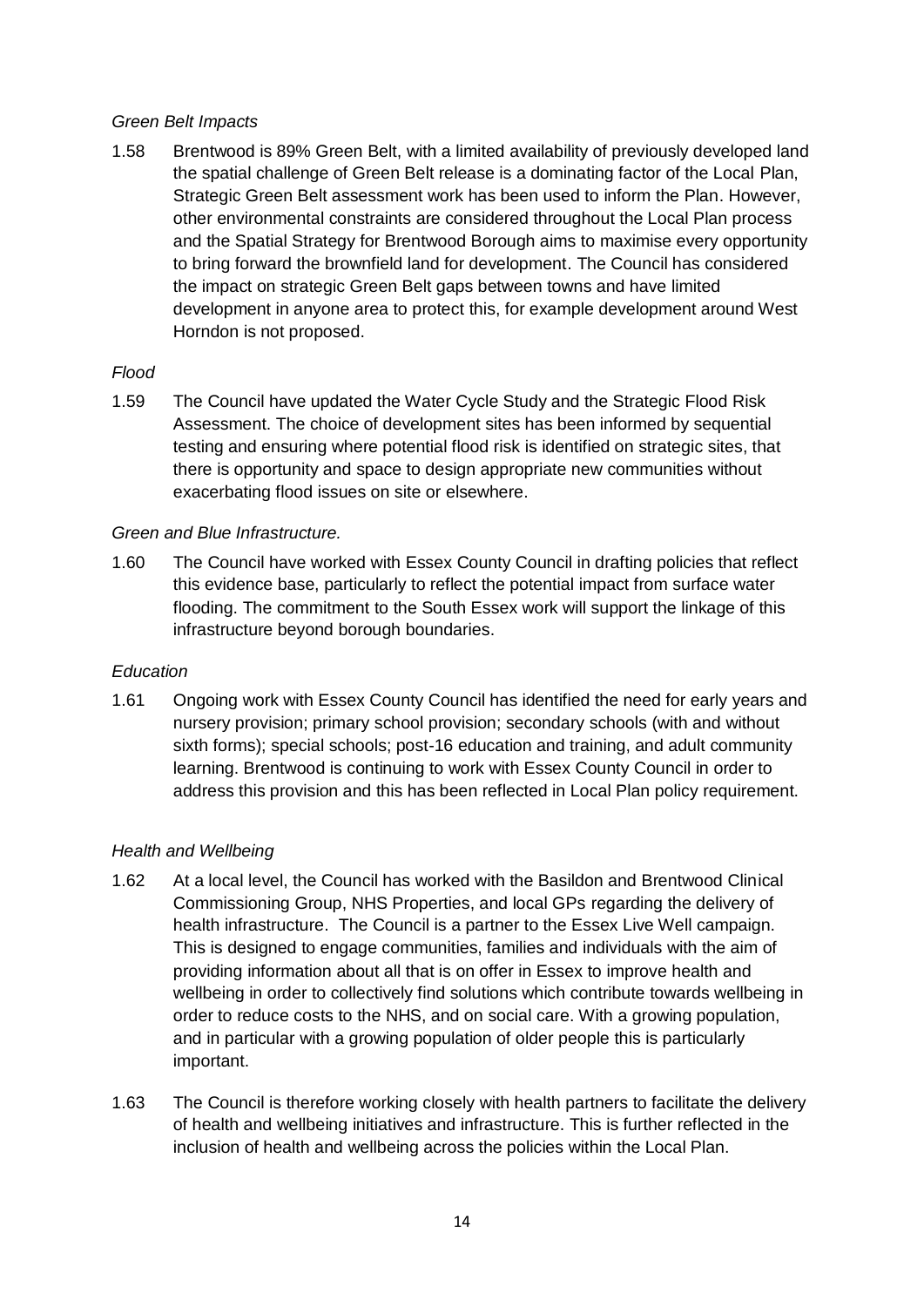#### *Transport and Travel*

- 1.64 Brentwood Borough is working in line with the County's broad vision on its adopted Local Transport Plan. Regular meetings with the County Council have moved this work forward. With strong commuting patterns out from the borough, primarily toward London but with top commuting destinations of Basildon, Havering, Chelmsford, Thurrock and Epping Forest and acknowledged congestion on the M25, A12 and A127 and the local road network within Brentwood town and Shenfield, particularly during school term times.
- 1.65 Improvements to Junction 28 of the M25 and widening of the A12 are proposed. The completion of the Elizabeth line will improve connection across London and beyond.
- 1.66 The proposed Lower Thames Crossing aims to improve connection across the Thames between Essex and Kent, initially reducing alternative strategic road use in the area. The routing has implications for South Essex, and Brentwood Borough in terms of proposals at M25 Junction 29.
- 1.67 The Brentwood Local Plan supports the aim of modal change from cars to walking and cycling and this is reflected in the Plan policies. Work on cross boundary links is continuing, particularly for the proposed strategic sites.

#### *Other*

1.68 Other areas of strategic importance to the borough include the economic needs of employment and specifically the retail need of the borough shopping centres. The strategic impacts of these are being considered and are reflected in the Local Plan.

# **Brentwood Growth Areas**

- 1.69 Two key growth areas have been identified, considering our overarching aim to deliver sustainable development in transit corridors, through a process of sequential analysis and review of sites:
	- a. In the Central Brentwood Growth Corridor, we aim to maximise every opportunity to bring forward brownfield land for development, where appropriate, in Brentwood and Shenfield. This will take account of the arrival of the Elizabeth Line, and reflect our commitment to deliver brownfield development, in consistency with the NPPF (2018). However, brownfield land is limited; and given the opportunity for new development to invest in infrastructure and facilities, we aim to grow the wider Brentwood Urban Area by providing urban extensions in places where development can be contained, and where Green Belt harm is minimized. This is in response to local housing needs and limited brownfield capacity, providing exceptional circumstances to consider limited use of Green Belt. In addition, opportunities to grow Ingatestone Village will be taken where contained sites can deliver an urban extension to the south, providing new housing and supporting employment.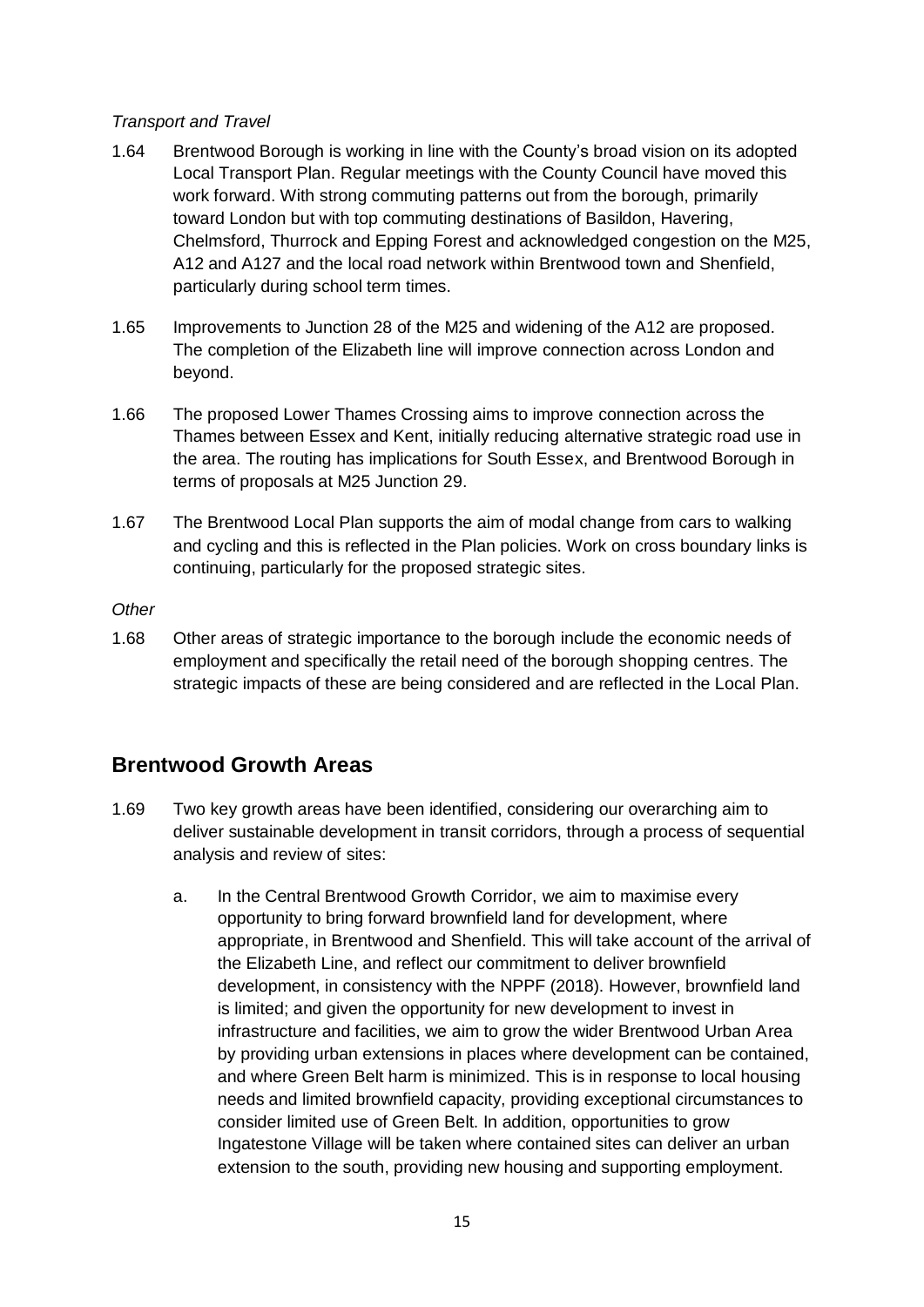- b. In the South Brentwood Growth Corridor, we aim to deliver a strategic allocation at Dunton Hills Garden Village, providing a new mixed-use, selfsustaining community in the south-east of the borough. A strategic allocation at M25 junction 29 (Brentwood Enterprise Park) will provide for most of the new employment land needed, bringing forward a modern business park village in the south-west of the borough with excellent access to the M25. This will also act as a focus for a wider M25/A127 employment cluster considering existing employment uses in the area. Brownfield opportunities will be taken to effectively meet local needs, such as a residential-led, mixed-use redevelopment of existing industrial land in West Horndon, creating a new village centre with supporting services and facilities close to the village rail station. Developing here provides an opportunity to address conflicts arising from heavy freight traffic passing through the village. Residential-led development in the area will help strengthen the village centre and improve service provision. Significant improvements to infrastructure and services will be required to support growth within the Corridor.
- c. Development in areas outside these growth areas corridors will be limited, to retain the local character of the Borough. Brownfield opportunities will be encouraged where appropriate schemes help meet local needs and ensure that our villages remain thriving communities, in line with policies in this Plan. Where appropriate, this includes the redevelopment of previously developed sites in Green Belt and infill while improving links to nearby villages.

#### *Dunton Hills Garden Village*

- 1.70 The Council's strategy for growth has considered all potential brownfield sites and previously developed underutilised land within the main urban area, and this has formed the Central Brentwood Growth Corridor. With Green Belt constraints this has meant the Council has undergone a review of potential locations to determine the considered balance between minimising the impact on the Green Belt and ensuring chosen locations are more sustainable, accessible and least harmful to other key environmental designations.
- 1.71 Dunton Hills was selected as a strategic allocation (ref R01) to meet the majority of Brentwood's housing need, within the Plan period and beyond. Its size means supporting infrastructure can also be delivered, thereby relieving the impact on existing facilities that are at capacity. Providing a significant amount of development will help reduce pressure to alter the Green Belt boundaries again in the next Plan period.
- 1.72 Its location is ideally placed to align with the principles of Garden Communities. It is connected enough to make it a sustainable location; at the same time physically contained and surrounded by countryside to not only align to Brentwood's Borough of Villages character, but also continue to maintain characteristics of Green Belt openness.

# **Moving Forward**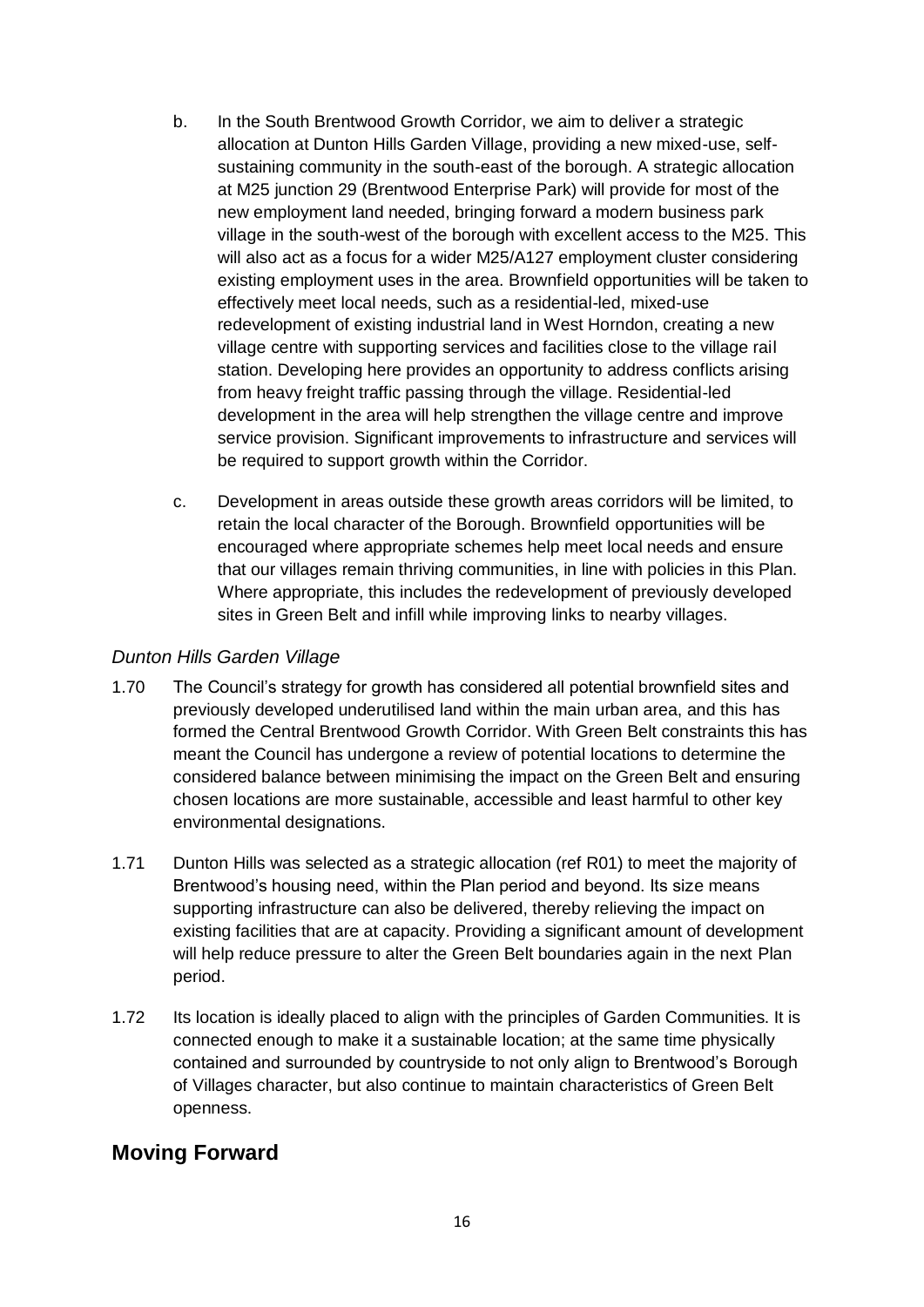This document provides a snapshot on the ongoing duty to cooperate process with statutory, non-statutory and interested organisations. T the next stage of the local plan development, Submission to the Secretary of State, Brentwood Borough will provide further detail and an update on the development of the Duty to Cooperate process and the Statements of Common Ground that are being worked toward.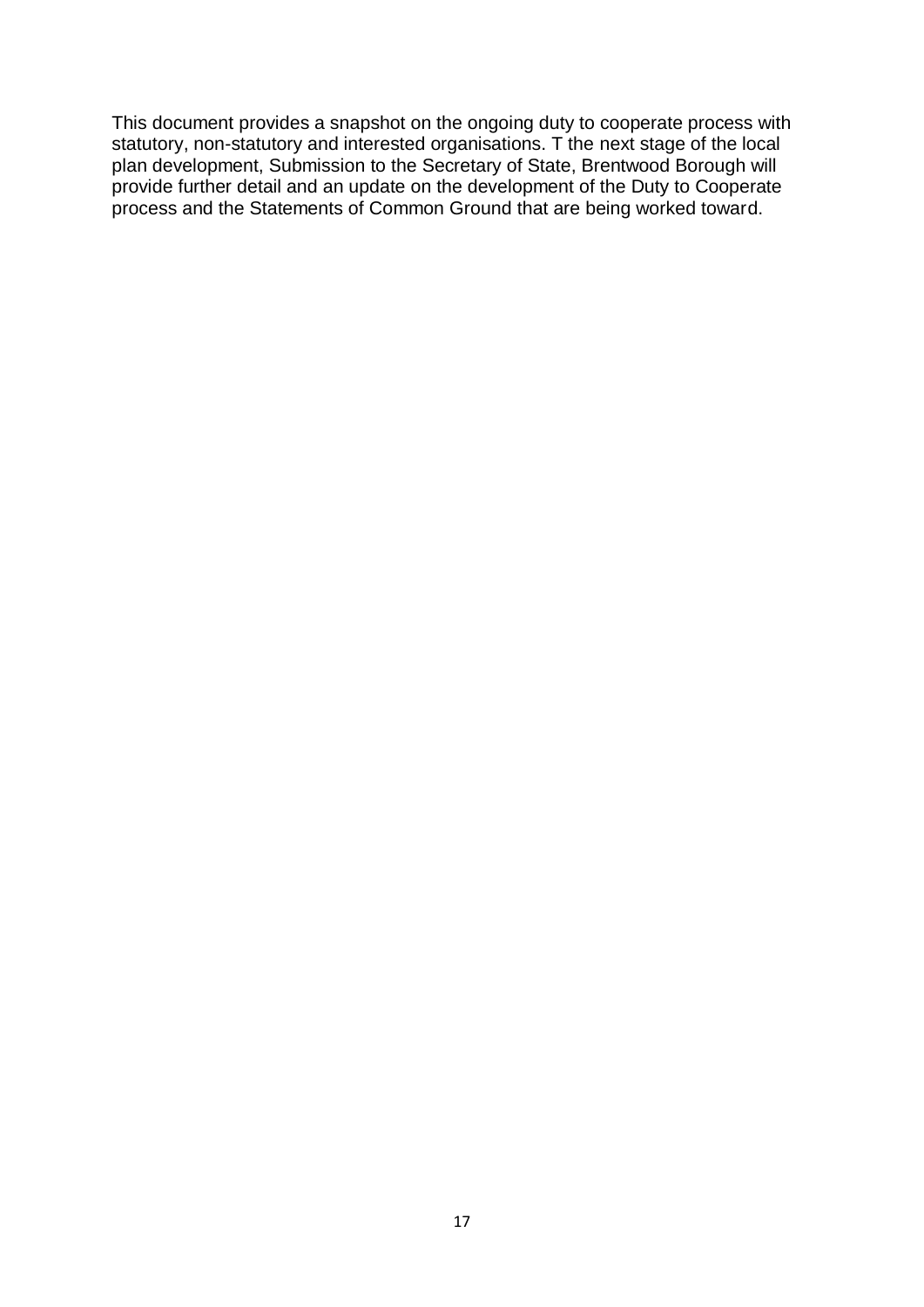# **Appendices**

#### **Appendix 1: Statement of Common Ground Procedure**

Brentwood Borough will continue the conversations with relevant organisations in order to produce a number of Statement of Common Ground. This process will continue into the submission stage of the plan development in order to provide clarity on relevant issues for the independent planning inspector.

#### *Individual Organisation*

Continue Duty to Cooperate dialogue – verbal, meetings, e-communication Identify strategic issues with organisation Identify areas of agreement; identify issues of disagreement Draft SoCG Continue review process to submission (iterative process until no areas of disagreement), If remaining areas of disagreement, which may be feasible to amend on draft SoCG, continue review process to examination. Submit to Inspector for consideration

#### *Strategic Issue*

Consider whether appropriate to produce a joint SoCG on specific issue such as lobbying for investment in Transport (A127) with multiple organisations.

*Structure (example)*

Introduction *(context)* Background *(historic actions)* Common Grounds Areas of Agreement Areas of disagreement Signature endorsement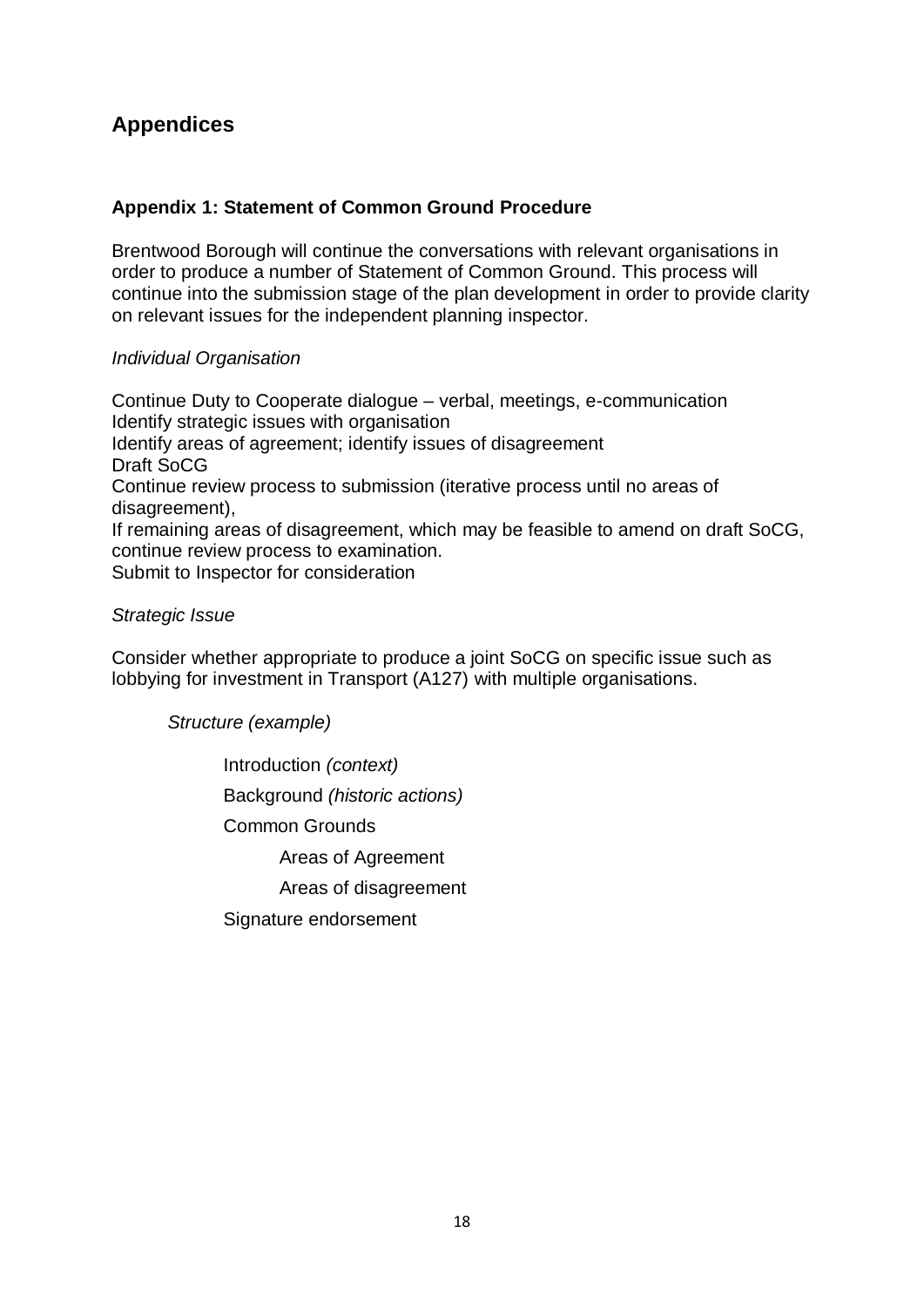|  |  |  |  | <b>Appendix 2: Sample of Duty to Cooperate Meetings</b> |  |
|--|--|--|--|---------------------------------------------------------|--|
|  |  |  |  |                                                         |  |

| Date (where<br>applicable) | <b>Strategic</b><br><b>Planning</b><br><b>issues</b> | <b>Organisations worked</b><br>with:                                                                                                                      | <b>Summary of Joint working:</b><br>project, evidence /<br>agreements / actions                                                                                                                                                                                                                    | Any other<br>comment |
|----------------------------|------------------------------------------------------|-----------------------------------------------------------------------------------------------------------------------------------------------------------|----------------------------------------------------------------------------------------------------------------------------------------------------------------------------------------------------------------------------------------------------------------------------------------------------|----------------------|
| 28/09/2017                 | South East<br><b>Essex 2050</b><br>Programme         | <b>ECC/Thurrock Council/</b><br>Basildon Borough<br><b>Council/Castle Point</b><br>Borough<br>Council/Rochford<br>Borough<br>Council/Southend<br>Council/ | Pre work on South East<br>Essex 2050 Programme                                                                                                                                                                                                                                                     |                      |
| 13/09/2018<br>Ongoing      | Transport:<br>Cycling<br>strategy                    | <b>ECC</b>                                                                                                                                                | Telephone update on<br>Brentwood cycling strategy,<br>Kris Radley.                                                                                                                                                                                                                                 |                      |
| 16-07-2018                 | <b>Thurrock GI</b><br>Study                          | South Essex DtC group                                                                                                                                     | Presentation on the work<br>completed by consultants on<br>the Thurrock GI Study                                                                                                                                                                                                                   |                      |
| 25-09-2018                 | South Essex<br><b>PPS</b>                            | South Essex Group,<br>with Kim, Stuart, and<br>myself from Brentwood                                                                                      | Discussed ECC input into<br><b>BBC Heath and Wellbeing</b><br>policies                                                                                                                                                                                                                             |                      |
| 07-12-2018                 | Local Plan<br>Health<br>Impact<br>Assessment         | Brentwood Health and<br><b>Wellbeing Board</b>                                                                                                            | Overview of what an HIA is<br>and how it was developed<br>was presented to the group.<br>Members to give feedback<br>on the Local Plan policies as<br>they relate to health and<br>wellbeing. Any comments<br>received will be considered<br>and where appropriate<br>changes made to the policies |                      |
| 26/10/2017                 | South East<br><b>Essex 2050</b><br>Programme         | <b>ECC/Thurrock Council/</b><br>Basildon Borough<br><b>Council/Castle Point</b><br>Borough<br>Council/Rochford<br>Borough<br>Council/Southend<br>Council/ | Pre work on South East<br>Essex 2050 Programme                                                                                                                                                                                                                                                     |                      |
| 02/11/2017                 | South East<br><b>Essex 2050</b><br>Programme         | ECC/Thurrock Council/<br>Basildon Borough<br><b>Council/Castle Point</b><br>Borough<br>Council/Rochford<br>Borough<br>Council/Southend<br>Council/        | Pre work on South East<br>Essex 2050 Programme                                                                                                                                                                                                                                                     |                      |
| 30/11/2017                 | South East<br><b>Essex 2050</b><br>Programme         | ECC/Thurrock Council/<br>Basildon Borough<br>Council/Castle Point<br>Borough<br>Council/Rochford<br>Borough<br>Council/Southend<br>Council/               | Pre work on South East<br>Essex 2050 Programme                                                                                                                                                                                                                                                     |                      |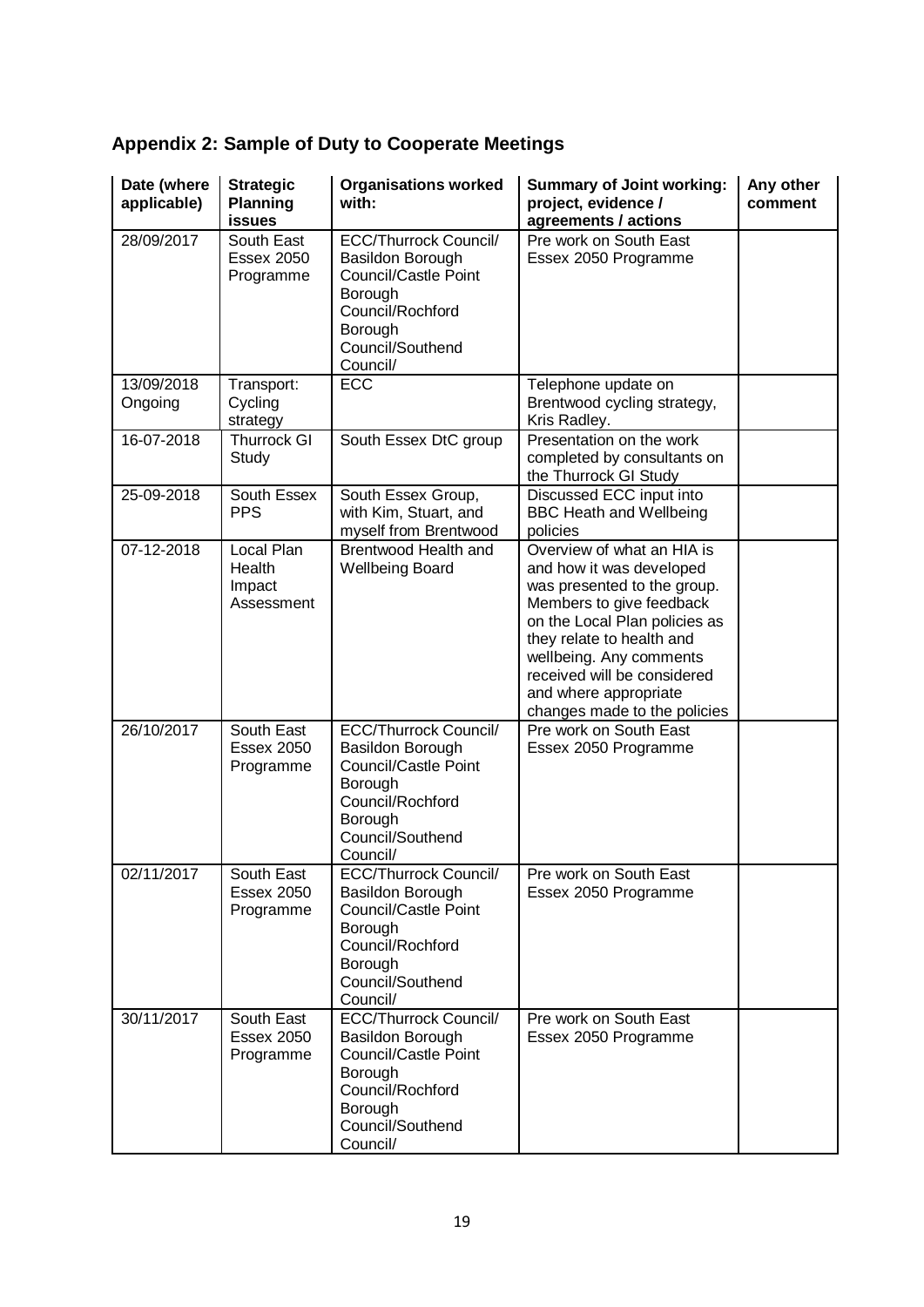| 07/12/2017 | South East<br><b>Essex 2050</b><br>Programme                                                                                   | <b>ECC/Thurrock Council/</b><br>Basildon Borough<br><b>Council/Castle Point</b><br>Borough<br>Council/Rochford<br>Borough<br>Council/Southend<br>Council/        | Pre work on South East<br>Essex 2050 Programme                                                                                                                                                                                                                                                                                                    |                                                                                                                                     |
|------------|--------------------------------------------------------------------------------------------------------------------------------|------------------------------------------------------------------------------------------------------------------------------------------------------------------|---------------------------------------------------------------------------------------------------------------------------------------------------------------------------------------------------------------------------------------------------------------------------------------------------------------------------------------------------|-------------------------------------------------------------------------------------------------------------------------------------|
| 10/05/2018 | South East<br><b>Essex 2050</b><br>Programme                                                                                   | ECC/Thurrock Council/<br>Basildon Borough<br><b>Council/Castle Point</b><br>Borough<br>Council/Rochford<br>Borough<br>Council/Southend<br>Council/               | Pre work on South East<br>Essex 2050 Programme                                                                                                                                                                                                                                                                                                    |                                                                                                                                     |
| 26/07/2018 | South East<br><b>Essex 2050</b><br>Programme                                                                                   | <b>ECC/Thurrock Council/</b><br><b>Basildon Borough</b><br><b>Council/Castle Point</b><br>Borough<br>Council/Rochford<br>Borough<br>Council/Southend<br>Council/ | Pre work on South East<br>Essex 2050 Programme                                                                                                                                                                                                                                                                                                    |                                                                                                                                     |
| 10/01/2018 | Association<br>of South<br>Essex Local<br><b>Authorities</b><br>(ASELA) and<br>South Essex<br>Joint<br>Strategic<br>Plan (JSP) | Basildon, Castle Point,<br>ECC, Rochford,<br>Southend, Thurrock                                                                                                  | Joint working across South<br>Essex on a number of<br>strategic workstreams,<br>including work to adopt a<br>Joint Strategic Plan across<br>the area                                                                                                                                                                                              | MoU<br>signed<br><b>Statement</b><br>of Common<br>Ground<br>signed                                                                  |
|            | Local Plan                                                                                                                     | <b>MHCLG</b>                                                                                                                                                     | Regular conversations with<br>link officer, meeting on<br>26/06/2018 with Cllr<br>McKinlay                                                                                                                                                                                                                                                        |                                                                                                                                     |
| Weekly     | Transport:<br>Highways<br>Modelling<br>and<br>Sustainable<br>Transport                                                         | ECC, Highways England                                                                                                                                            | Weekly teleconferences, and<br>monthly technical meetings<br>to progress the Brentwood<br>Local Plan Transport<br>Assessment and sustainable<br>transport measures                                                                                                                                                                                |                                                                                                                                     |
| Sept 2017  | West<br>Horndon<br><b>Station</b><br>A127<br>Corridor<br><b>Statement</b><br>of Common<br>Ground                               | C <sub>2</sub> C Rail<br>South Essex<br>Boroughs and LB<br>Havering                                                                                              | Discussions with C2C<br>Rail (as the franchise<br>holder for the London,<br><b>Tilbury and Southend</b><br>Railway (to London<br>Fenchurch Street)),<br>regarding West Horndon<br>Station improvements in<br>light of growth in the area.<br>To lobby for investment in<br>A127 Corridor / South<br><b>Essex transportation</b><br>infrastructure | C <sub>2</sub> C<br>confirmation<br>of potential<br>improvements<br>and costs<br>reflected in<br>Transport<br>Assessment<br>and IDP |